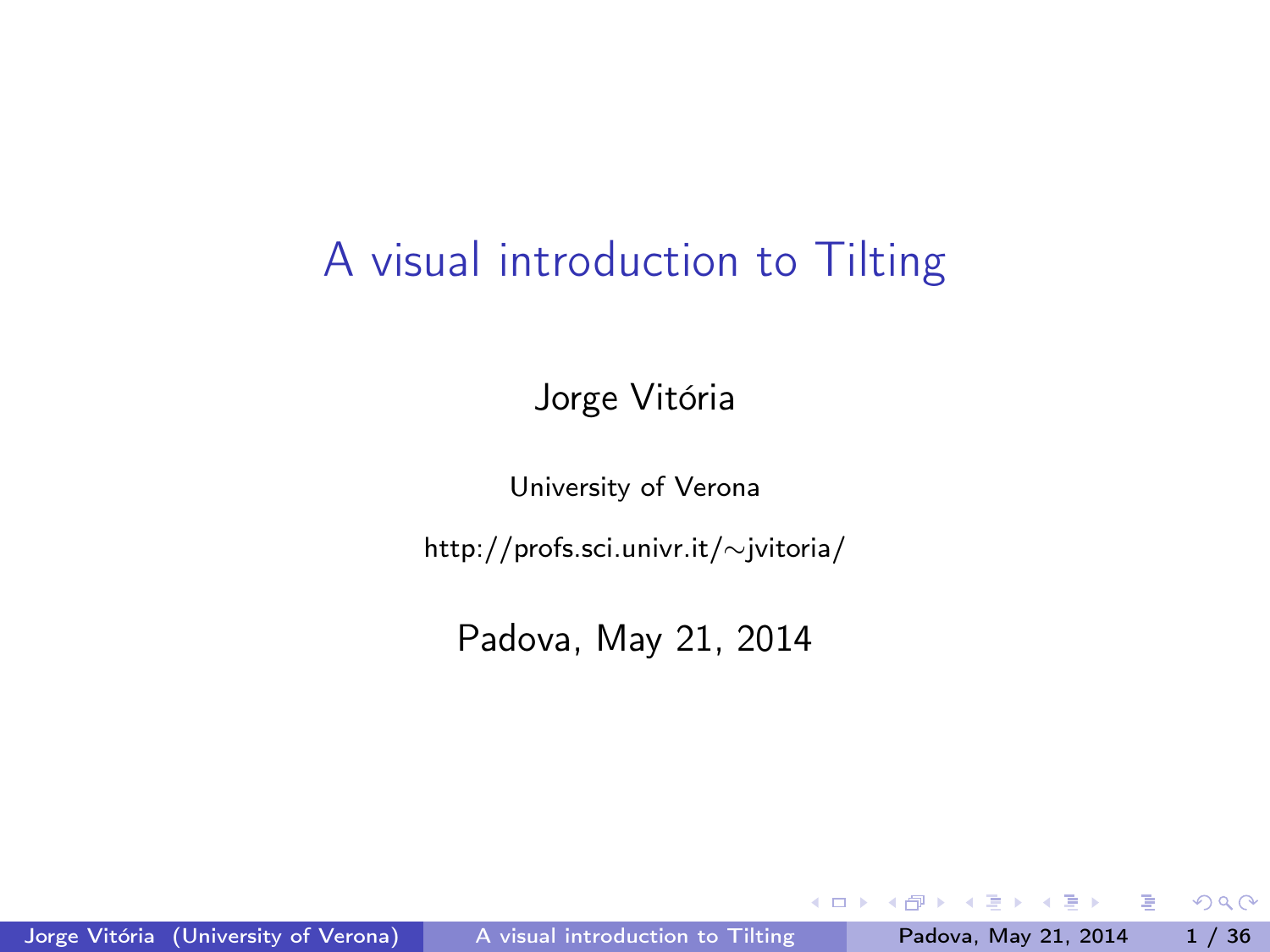### **Overview**

- **1** Quivers and representations
- <sup>2</sup> Gabriel's theorem
- $\bullet$  The Auslander-Reiten quiver of  $A_3$
- <sup>4</sup> Some tilting representations and their endomorphism rings
- **Tilting representations and Happel's theorem**

 $QQ$ 

э.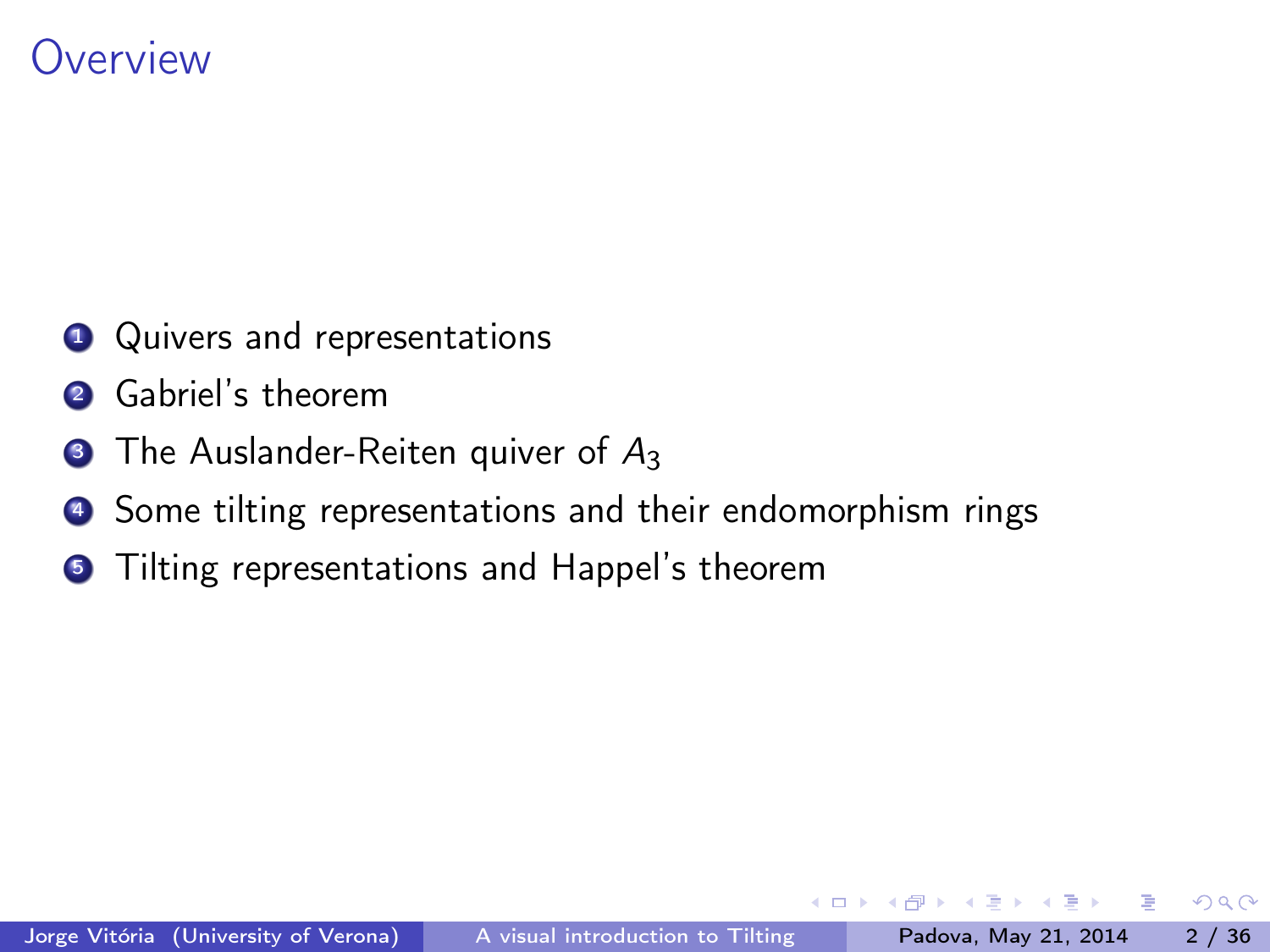#### Definition

- A quiver Q is an oriented graph.
- We denote by  $Q_0$  its vertices and by  $Q_1$  its edges.
- $\bullet$  The C-vector space whose basis elements are all paths in  $Q$  is denoted by  $\mathbb{C} Q$ .

#### Example

$$
Q = 1 \xrightarrow{\alpha} 2 \xrightarrow{\beta} 3
$$

 $Q_0 = \{1, 2, 3\}$  and  $Q_1 = \{\alpha, \beta\}$  $\mathbb{C} Q$  is a six-dimensional  $\mathbb{C}$ -vector space with basis

$$
\mathbb{P} = \{e_1, e_2, e_3, \alpha, \beta, \beta\alpha\},\
$$

where  $e_1$ ,  $e_2$  and  $e_3$  are lazy paths and  $\beta \alpha$  is the long path going from vertex 1 to vertex 3.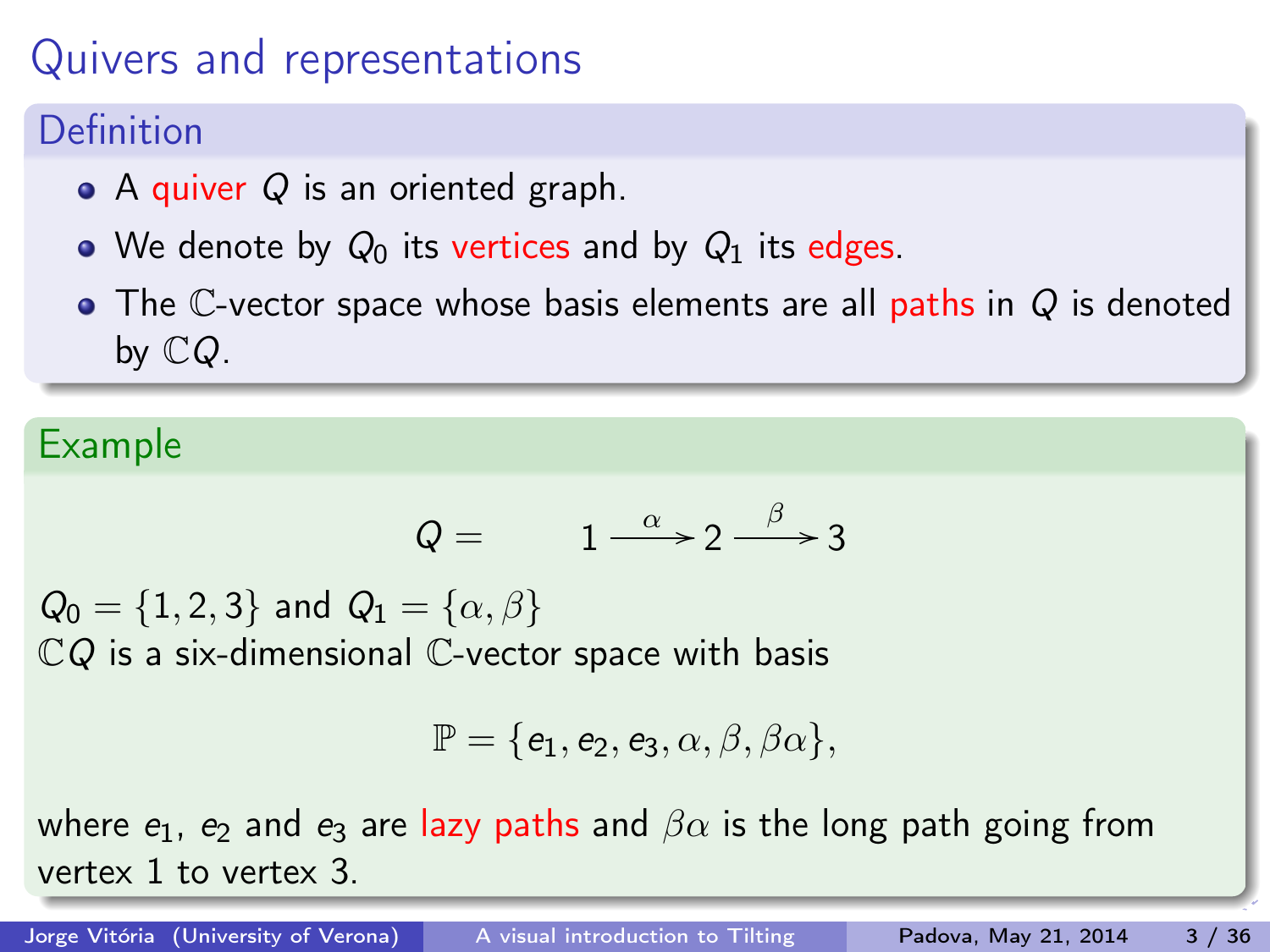# Example  $Q = \begin{pmatrix} 1 \\ 1 \end{pmatrix}$  $Q_0 = \{1\}$  and  $Q_1 = \{\gamma\}$  $\mathbb{C}$ Q is an infinite-dimensional  $\mathbb{C}$ -vector space with basis  $\mathbb{P} = \{e_1, \gamma^n : n \in \mathbb{N}\}.$

- The examples suggest a further operation on the vector space of paths: concatenation of paths. When concatenation is not possible, we set it to be zero!
- $\bullet$  This is a *multiplication* in the vector space  $\mathbb{C}Q$ . The sum of all the lazy paths acts as a multiplicative identity on any path.
- $\bullet$   $\mathbb{C}Q$  has, thus, a ring structure. We call  $\mathbb{C}Q$  the path algebra of Q.

- 3

 $\Omega$ 

( ロ ) ( 何 ) ( ヨ ) ( ヨ )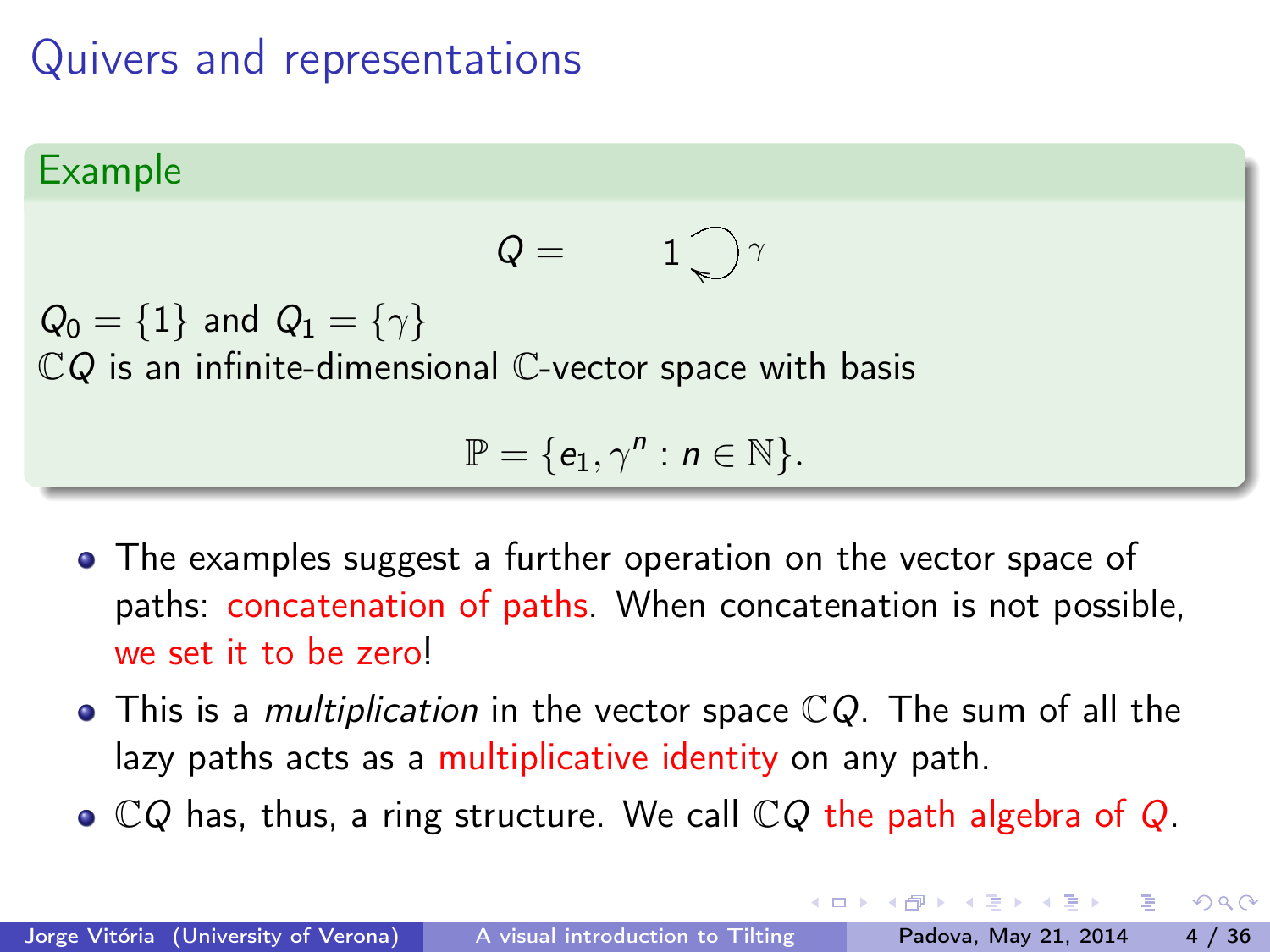#### Example

$$
Q = 1 \xrightarrow{\alpha} 2 \xrightarrow{\beta} 3
$$

 $\mathbb{C} Q$  is a finite-dimensional  $\mathbb{C}$ -vector space with basis  $\mathbb{P} = \{e_1, e_2, e_3, \alpha, \beta, \beta\alpha\}.$  Given two elements:

$$
\Phi = \lambda_1 e_1 + \lambda_2 e_2 + \lambda_3 e_3 + \lambda_4 \alpha + \lambda_5 \beta + \lambda_6 \beta \alpha
$$
  

$$
\Psi = \mu_1 e_1 + \mu_2 e_2 + \mu_3 e_3 + \mu_4 \alpha + \mu_5 \beta + \mu_6 \beta \alpha
$$

with  $\lambda_i, \mu_i$  in  $\mathbb{C}$ , the multiplication  $\Phi \Psi$  is defined distributively, multiplying the scalars and using the concatenation rules. For example:

$$
e_1 \alpha = 0
$$
,  $\beta e_2 = \beta$ ,  $e_2 e_1 = 0 = e_1 e_2$ ,  $\beta \alpha = \beta \alpha$ .

ヨメ メラメ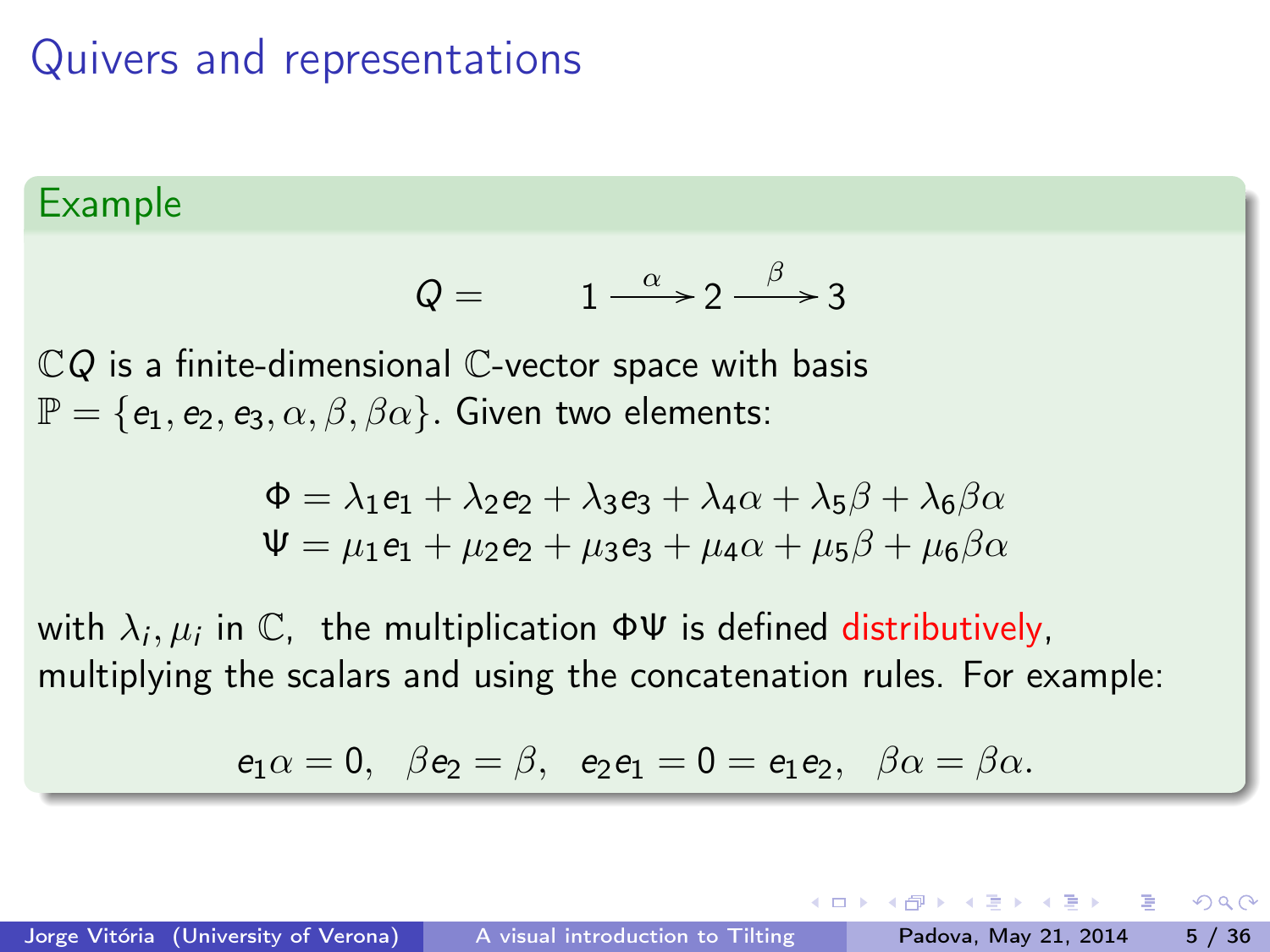#### Example

Exercise 1: Check that the path algebra  $\mathbb{C} Q$  of the quiver

$$
Q = 1 \xrightarrow{\alpha} 2 \xrightarrow{\beta} 3
$$

 $\setminus$  $\cdot$ 

is isomorphic to the ring  $\mathcal{L}$ C 0 0  $\mathbb{C}$   $\mathbb{C}$  0 C C C

Exercise 2: Check that the path algebra  $\mathbb{C} Q$  of the quiver

 $\sqrt{ }$ 

$$
Q = \qquad 1 \bigcirc \gamma
$$

is isomorphic to the polynomial ring  $\mathbb{C}[X]$ . Exercise 3: Check that the path algebra  $\mathbb{C}Q$  of a quiver Q is a finite dimensional vector space if and only if Q has no loops.

 $200$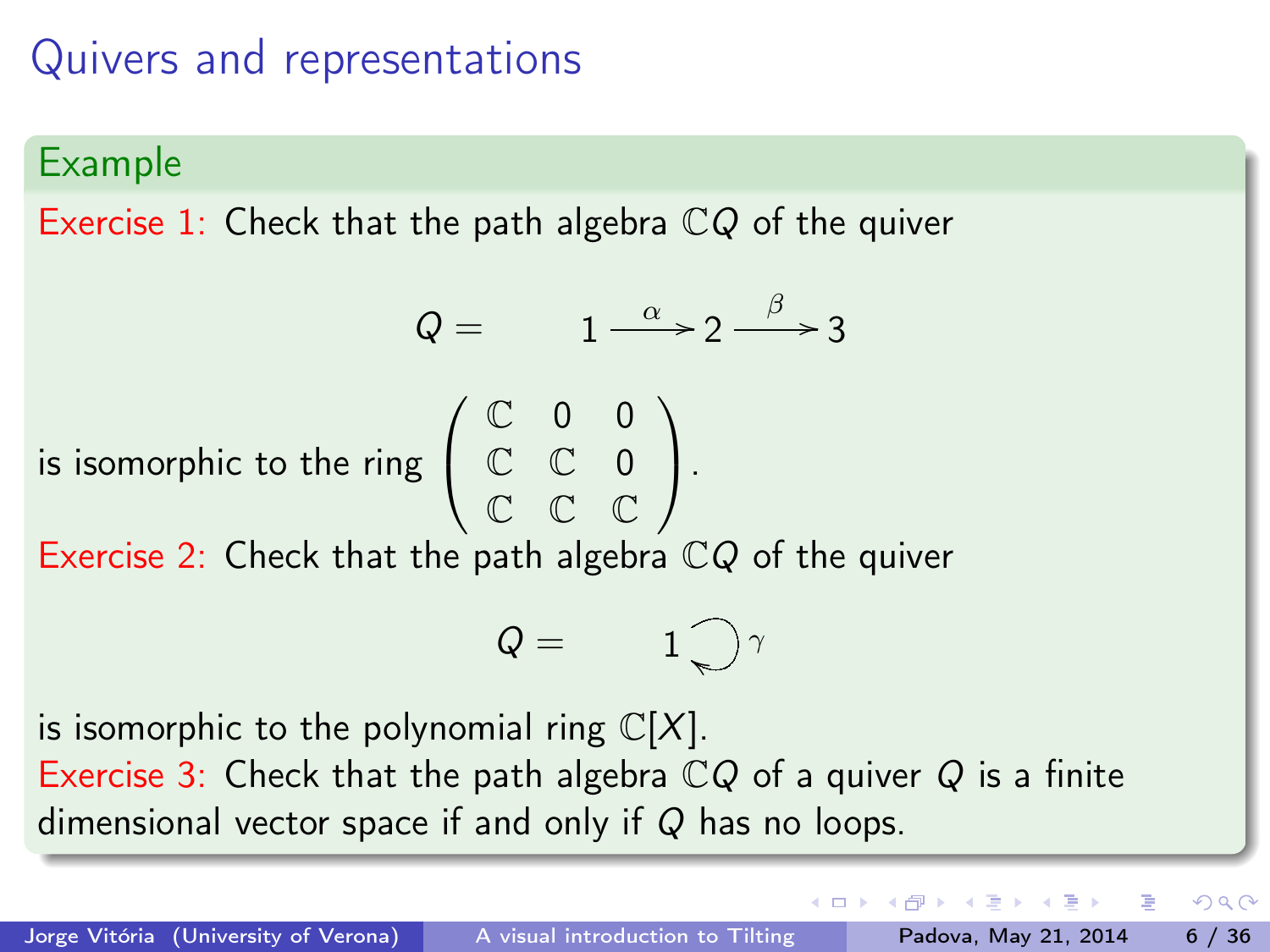#### Definition

A representation of a quiver  $Q$  is a pair  $((V_i)_{i\in Q_0},(f_\alpha)_{\alpha\in Q_1})$  where each  $V_i$ is a C-vector space and for any arrow  $\alpha:i\rightarrow j,$   $\bar{f}_{\alpha}$  is a linear map  $V_i\rightarrow V_j.$ 

#### Example

$$
Q = 1 \xrightarrow{\alpha} 2 \xrightarrow{\beta} 3
$$

The following are examples of representations:

$$
M := \qquad \mathbb{C}^2 \xrightarrow{\begin{pmatrix} 1 & 0 \end{pmatrix}} \mathbb{C} \xrightarrow{0} 0
$$

$$
N := \qquad \mathbb{C} \xrightarrow{\begin{pmatrix} 1 \\ -1 \\ 1 \end{pmatrix}} \mathbb{C}^3 \xrightarrow{\begin{pmatrix} 1 & 1 & 0 \\ 0 & 1 & 1 \end{pmatrix}} \mathbb{C}^2
$$

 $\blacksquare$ 

向

→ 重→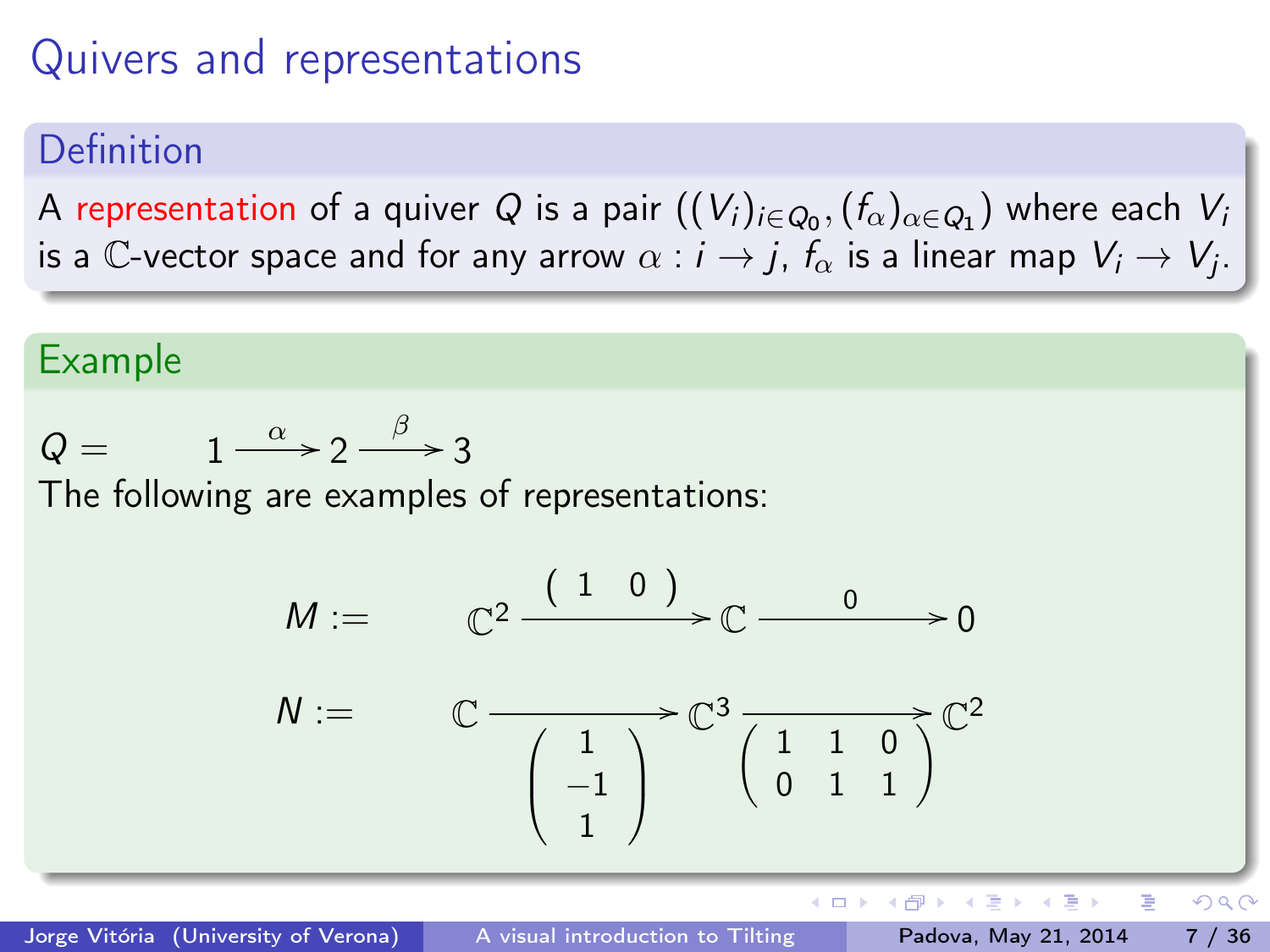#### Definition

A morphism between representations of a quiver Q

$$
\phi:((V_i)_{i\in Q_0},(f_\alpha)_{\alpha\in Q_1})\longrightarrow ((W_i)_{i\in Q_0},(g_\alpha)_{\alpha\in Q_1})
$$

is a family  $(\phi_i)_{i\in Q_0}$  of linear maps  $\phi_i: V_i\to W_i$  such that, for any arrow  $\alpha$  :  $i \rightarrow j$  in  $Q_1$ , the diagram commutes

$$
V_i \xrightarrow{f_\alpha} V_j
$$
  
\n
$$
\begin{array}{ccc}\n\downarrow & \downarrow & \downarrow \\
\downarrow & \downarrow & \downarrow \\
W_i \xrightarrow{g_\alpha} & W_j\n\end{array}
$$

The morphism  $\phi$  is said to be an isomorphism if all the  $\phi_i$ 's are isomorphisms of vector spaces.

a mills.

医下环医下

 $200$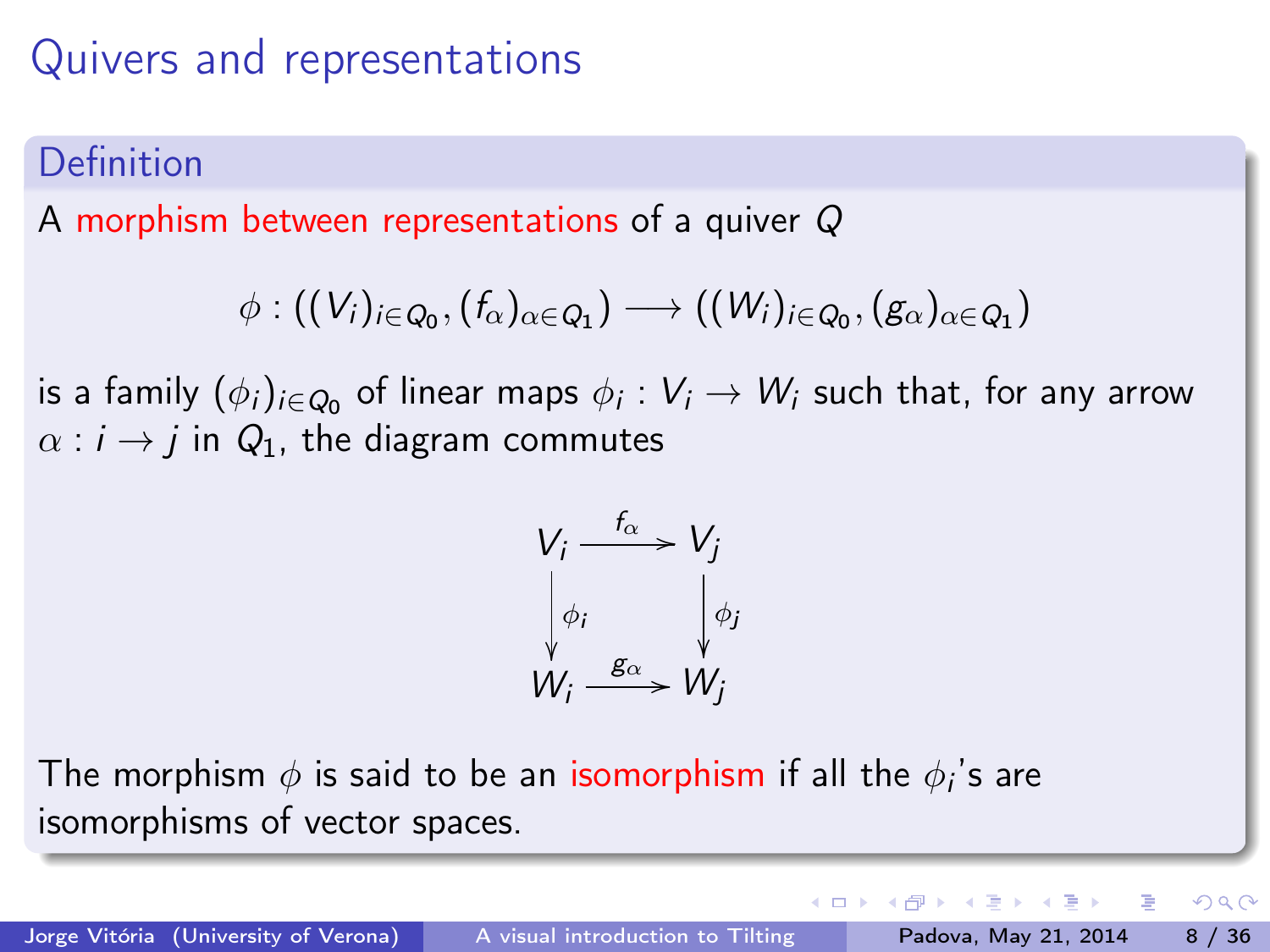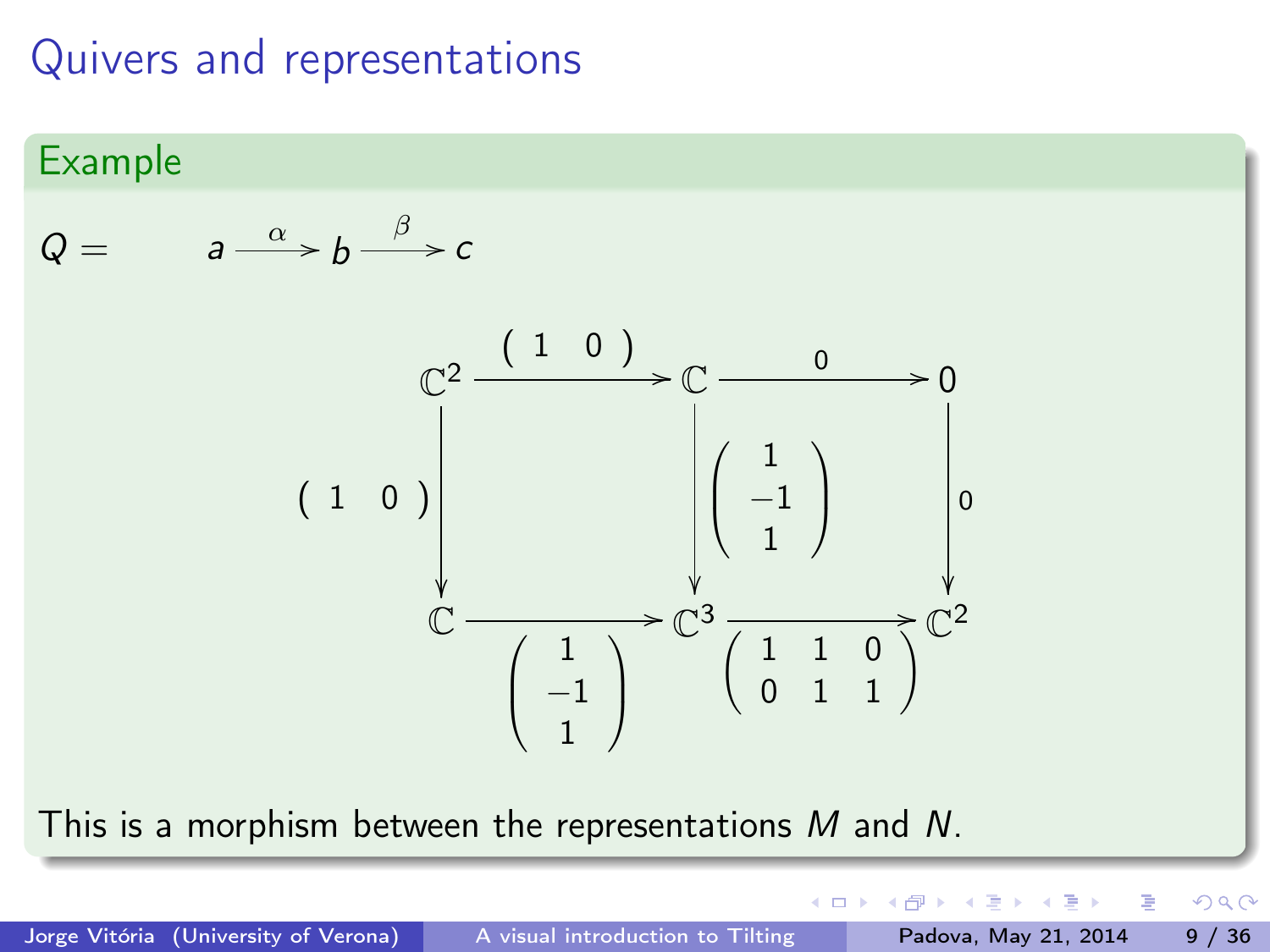#### Definition

A representation M of a quiver Q is said to be indecomposable if it is not isomorphic to the direct sum of two other representations.

Example  
\n
$$
Q = a \xrightarrow{\alpha} b \xrightarrow{\beta} c, \quad M := C^2 \xrightarrow{(1 \ 0)} C \xrightarrow{0} 0 \text{ is adecomposable representation as it can be written } P_1 \oplus P_2, \text{ where}
$$
\n
$$
P_1 := C \xrightarrow{0} 0 \xrightarrow{0} 0
$$
\n
$$
P_2 := C \xrightarrow{1} C \xrightarrow{0} 0
$$

Throughout, we will work with quivers  $Q$  that have no loops and our representations will be finite dimensional.

Jorge Vitória (University of Verona) [A visual introduction to Tilting](#page-0-0) Padova, May 21, 2014 10 / 36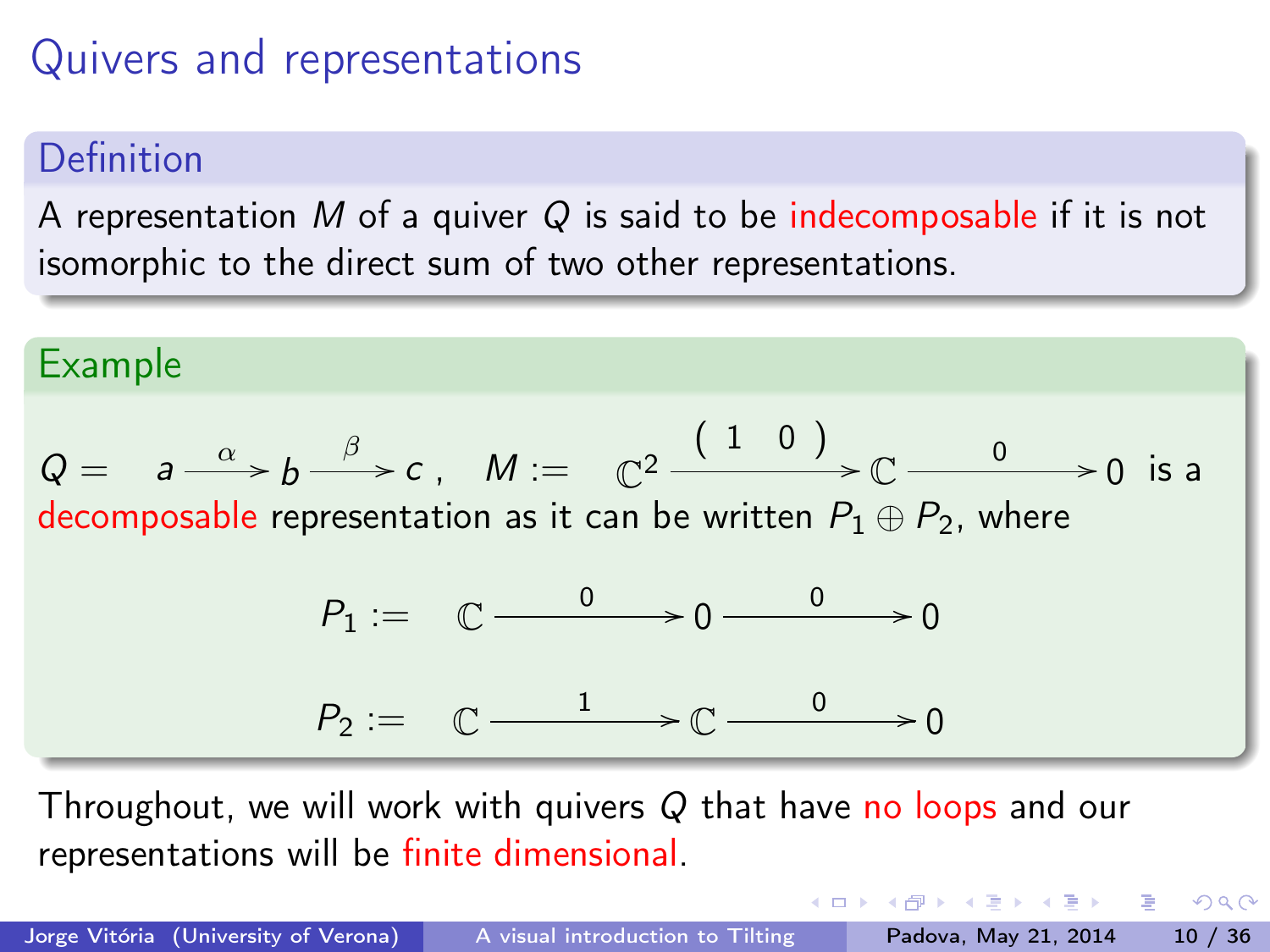How can we understand and classify (up to isomorphism) all the representations (and their morphisms) of a quiver  $Q$ ?

#### Theorem (Krull-Schmidt-Azumaya)

Every finite dimensional representation of a quiver decomposes uniquely as a direct sum of indecomposable representations.

- We can, therefore, think of indecomposable representations as the atoms of the category of finite dimensional representations.
- There are also irreducible morphisms of representations, which provide a set of morphisms such that every other morphism can be *built from* them by forming compositions, linear combinations and matrices.
- A first problem is that there might be too many indecomposable representations.

化重氮 化重氮

4 **D** F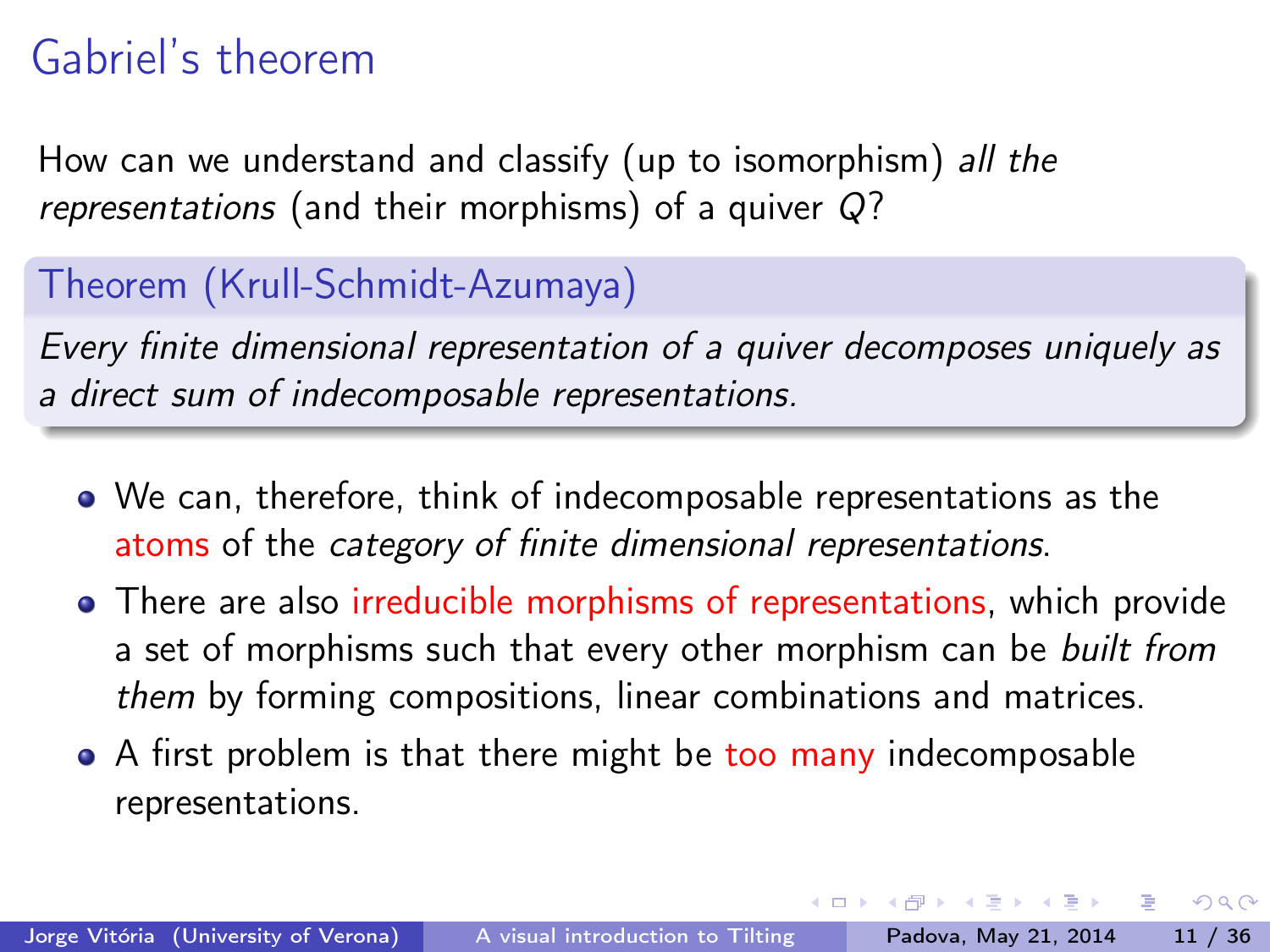#### Definition

We say that a quiver Q is of finite representation type if Q has finitely many indecomposable representations (up to isomorphism).

- Gabriel's theorem will say precisely which quivers have finite representation type.
- Among quivers of infinite representation type, there are two *subtypes*:
	- $\triangleright$  Quivers of tame type: Infinitely many indecomposable finite dimensional representations (up to isomorphism) but which are possible to parametrise;
	- $\triangleright$  Quivers of wild type: Infinitely many indecomposable finite dimensional representations (up to isomorphism) which cannot be parametrised.

 $\leftarrow$   $\Box$ 

医毛囊 医牙囊 医心包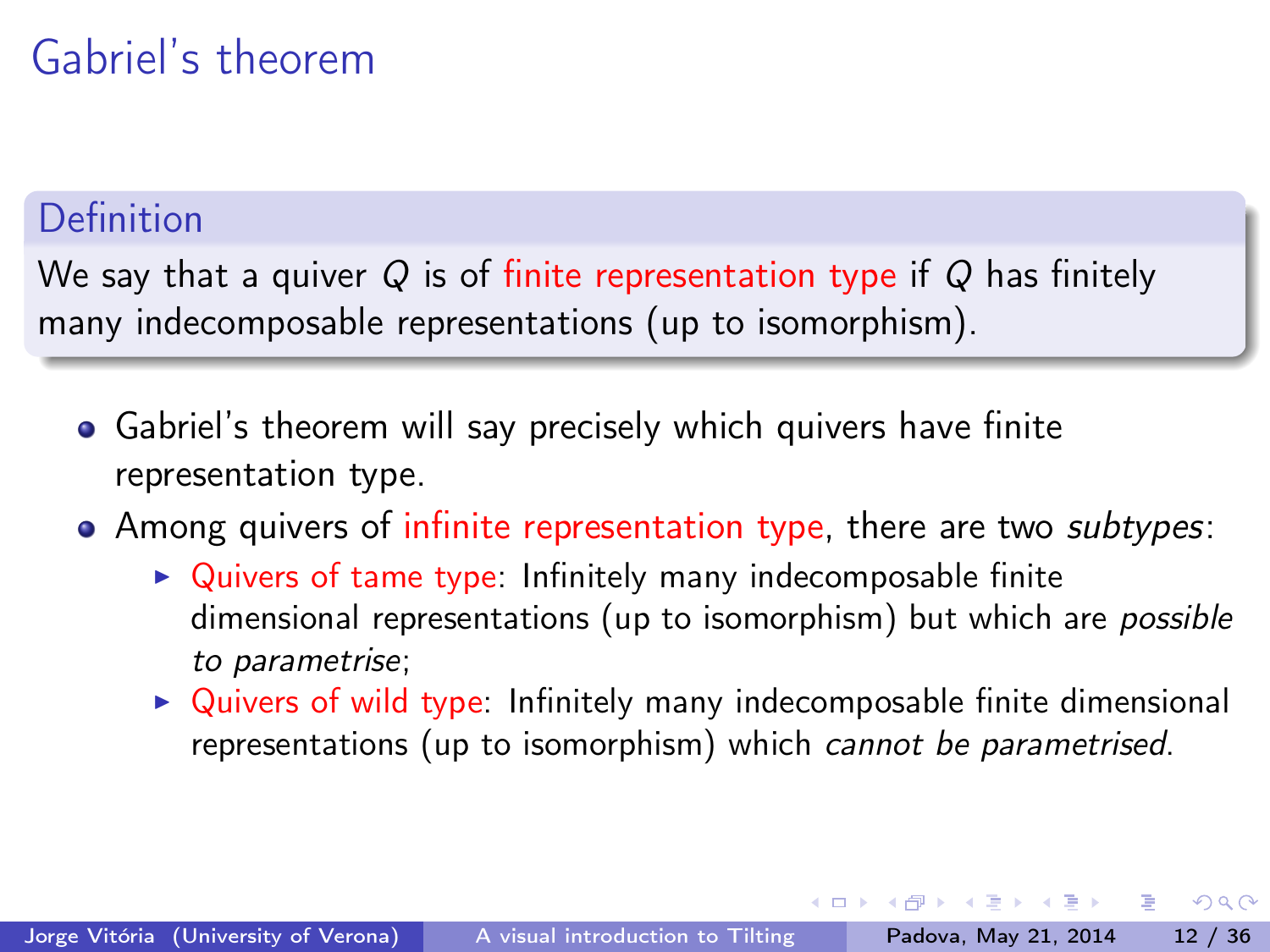#### Theorem

A quiver Q is of finite representation type if and only if the underlying graph belongs to one of the following families of graphs:

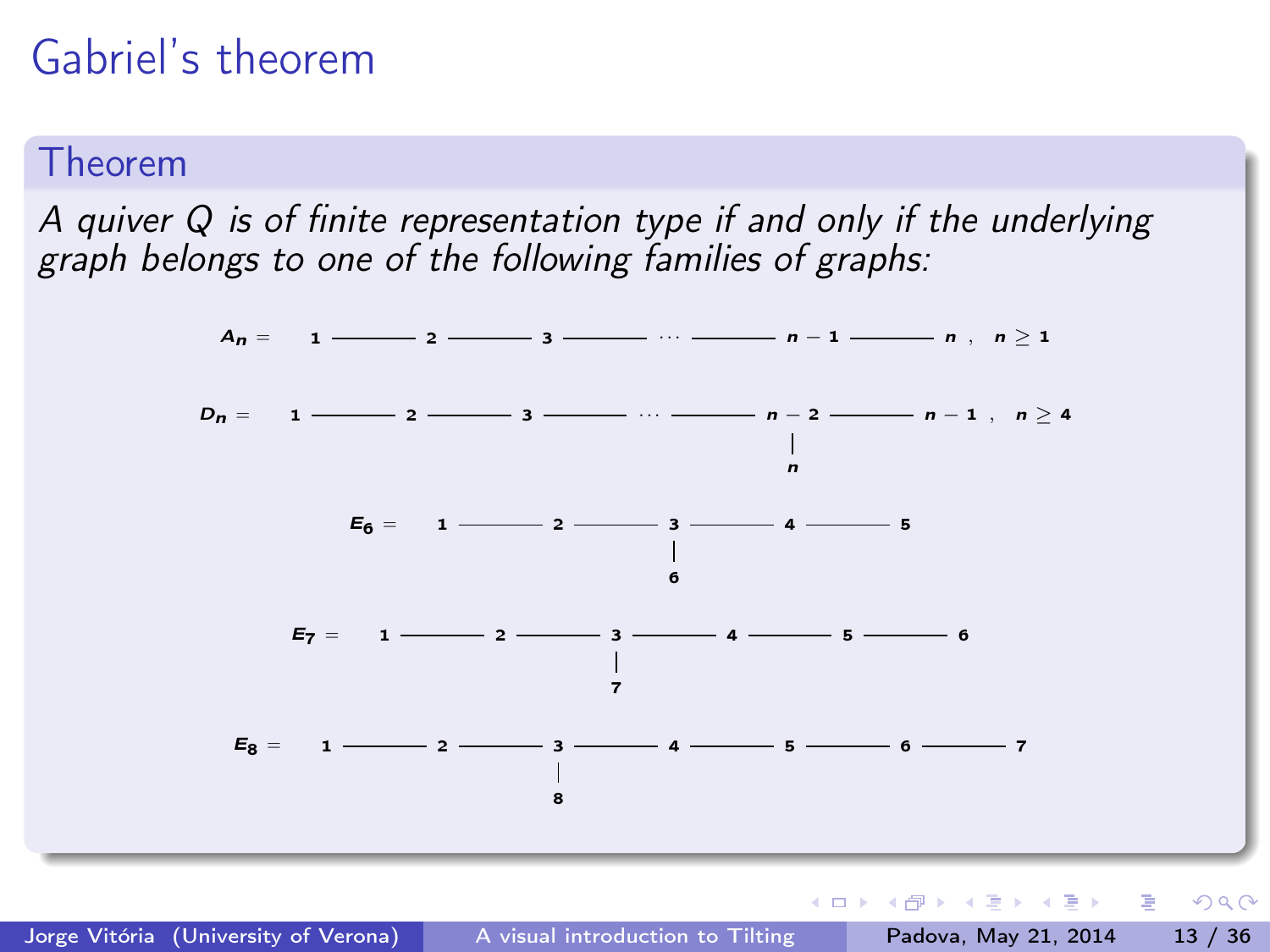#### Example

How many indecomposable representations for each type?

- Type  $A_n$ ,  $n \geq 1$ :  $n(n+1)/2$  indecomposable representations;
- Type  $D_n$ ,  $n \geq 4$ :  $n(n-1)$  indecomposable representations;
- $\bullet$  Type  $E_6$ , 36 indecomposable representations;
- $\bullet$  Type  $E_7$ , 63 indecomposable representations;
- $\bullet$  Type  $E_8$ , 120 indecomposable representations.

#### Example

- The quiver  $1 \longrightarrow 2$  is of finite type.
- The quiver  $1 \longrightarrow 2$  is of tame type.
- The quiver  $1 \overrightarrow{=} 2$  is of wild type.

4 **D** F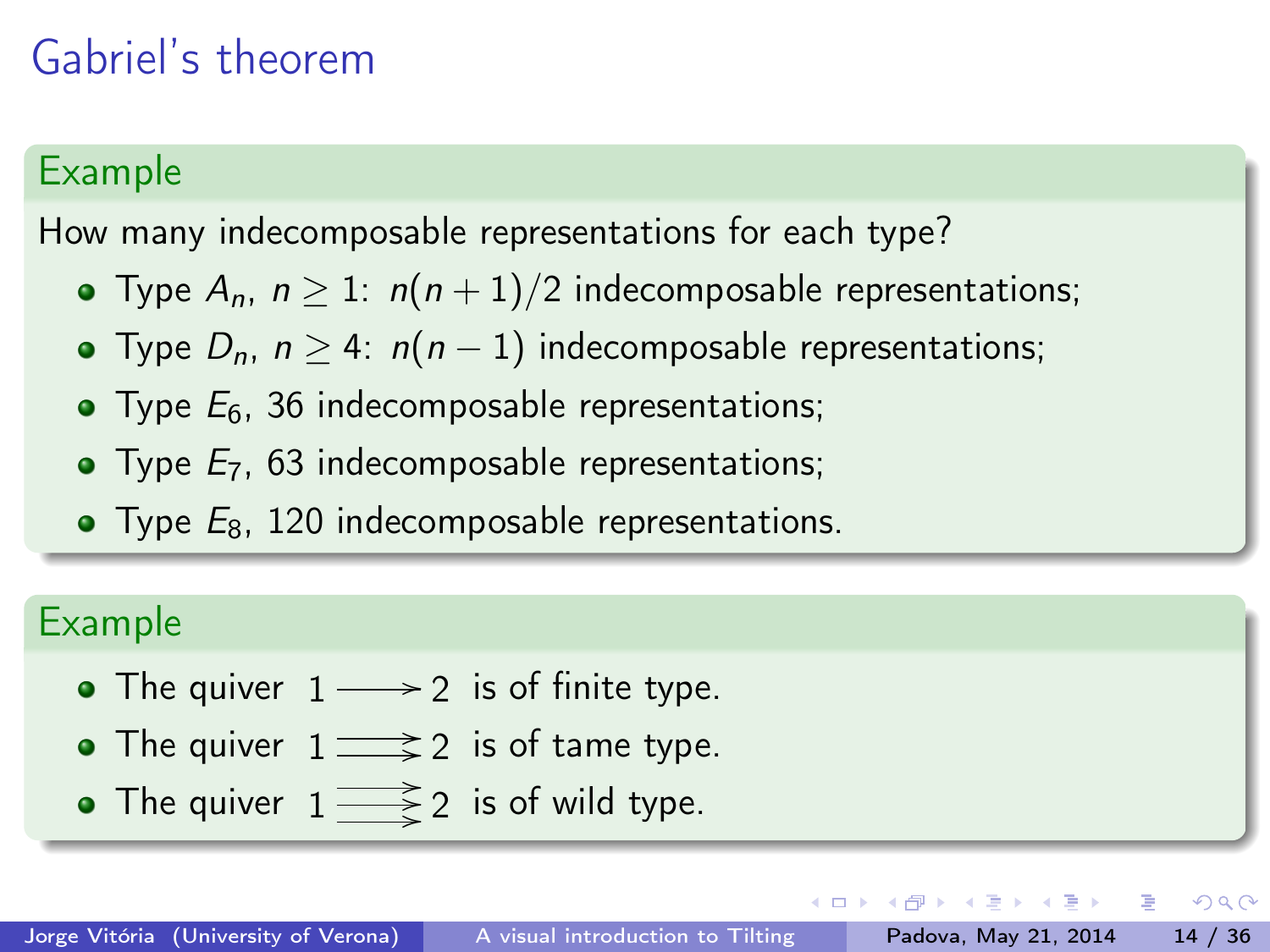# The Auslander-Reiten quiver of A<sub>3</sub>

#### Definition

The Auslander-Reiten quiver of a quiver  $Q$  is a quiver defined by:

- The vertices are the finite dimensional indecomposable representations of Q;
- The arrows are the irreducible morphisms between the indecomposable representations.

Consider the following quiver of type  $A_3$ ,

$$
Q = 1 \xrightarrow{\alpha} 2 \xrightarrow{\beta} 3.
$$

It is of finite representation type, by Gabriel's theorem, and it has 6 indecomposable representations. We discuss its Auslander-Reiten quiver.

ヨメ メヨメ

 $200$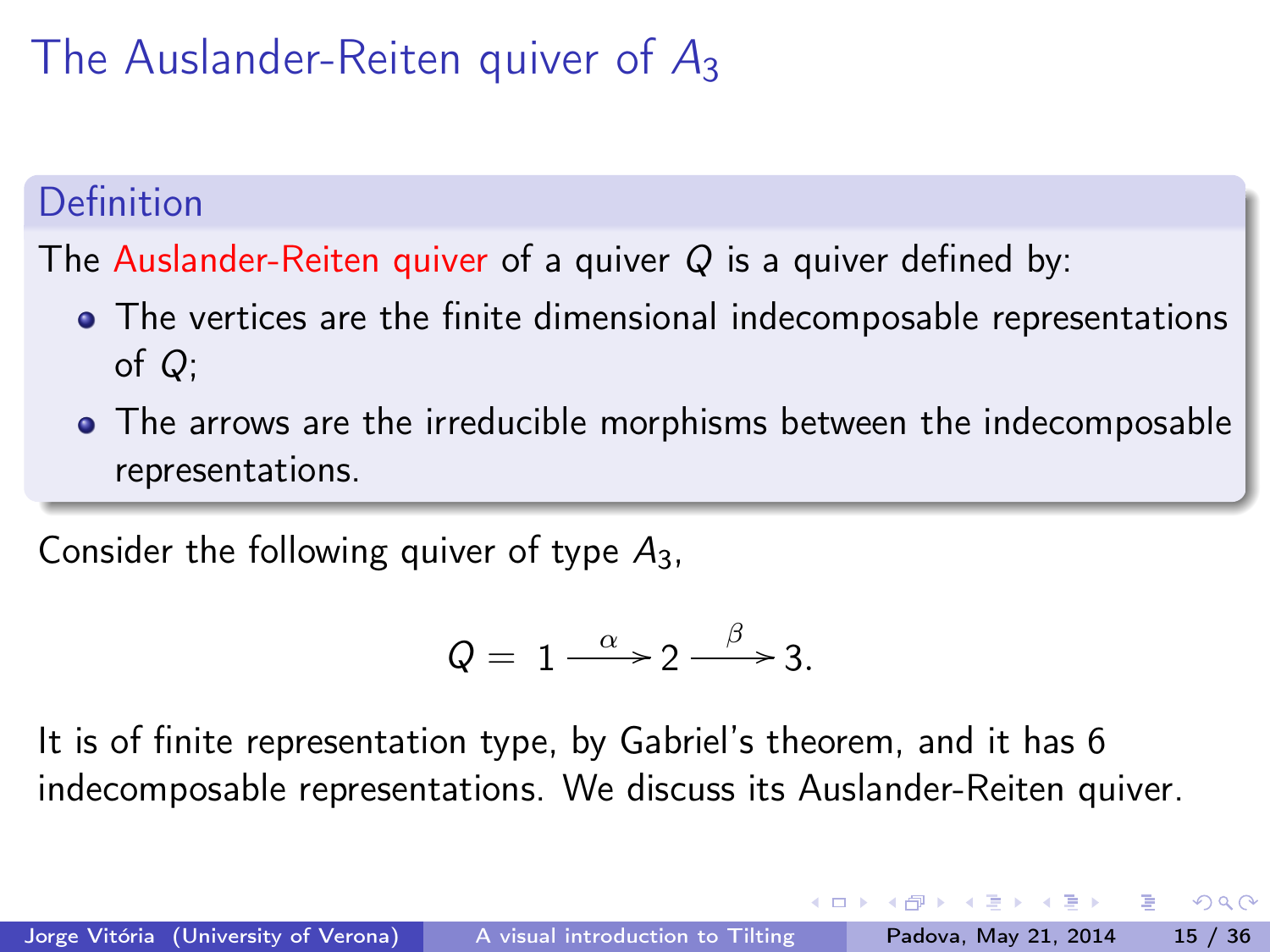### The Auslander-Reiten quiver of A<sup>3</sup>

Indecomposable representations of Q:

 $P_1 := \mathbb{C} \longrightarrow 0 \longrightarrow 0$ , sometimes denoted by  $(1\; 0\; 0);$  $P_2:=\; \mathbb{C}\longrightarrow \mathbb{C} \longrightarrow 0, \;$  sometimes denoted by  $(1\; 1\; 0);$  $P_3:=\mathbb{C}\xrightarrow{1} \mathbb{C}\xrightarrow{1} \mathbb{C},$  sometimes denoted by  $(1\; 1\; 1);$  $\mathcal{S}_2:=0{\longrightarrow\!\!\!\!\longrightarrow} \mathbb{C}{\longrightarrow\!\!\!\!\longrightarrow} 0, \ \text{ sometimes denoted by (0 1 0)};$  $\mathit{H}_2:=\ 0\longrightarrow\mathbb{C}\stackrel{1}{\longrightarrow}\mathbb{C},\,$  sometimes denoted by  $(0\ 1\ 1);$  $S_3 := 0 \longrightarrow 0 \longrightarrow \mathbb{C}$ , sometimes denoted by  $(0\ 0\ 1)$ .

**KORKAN KERKER SAGA**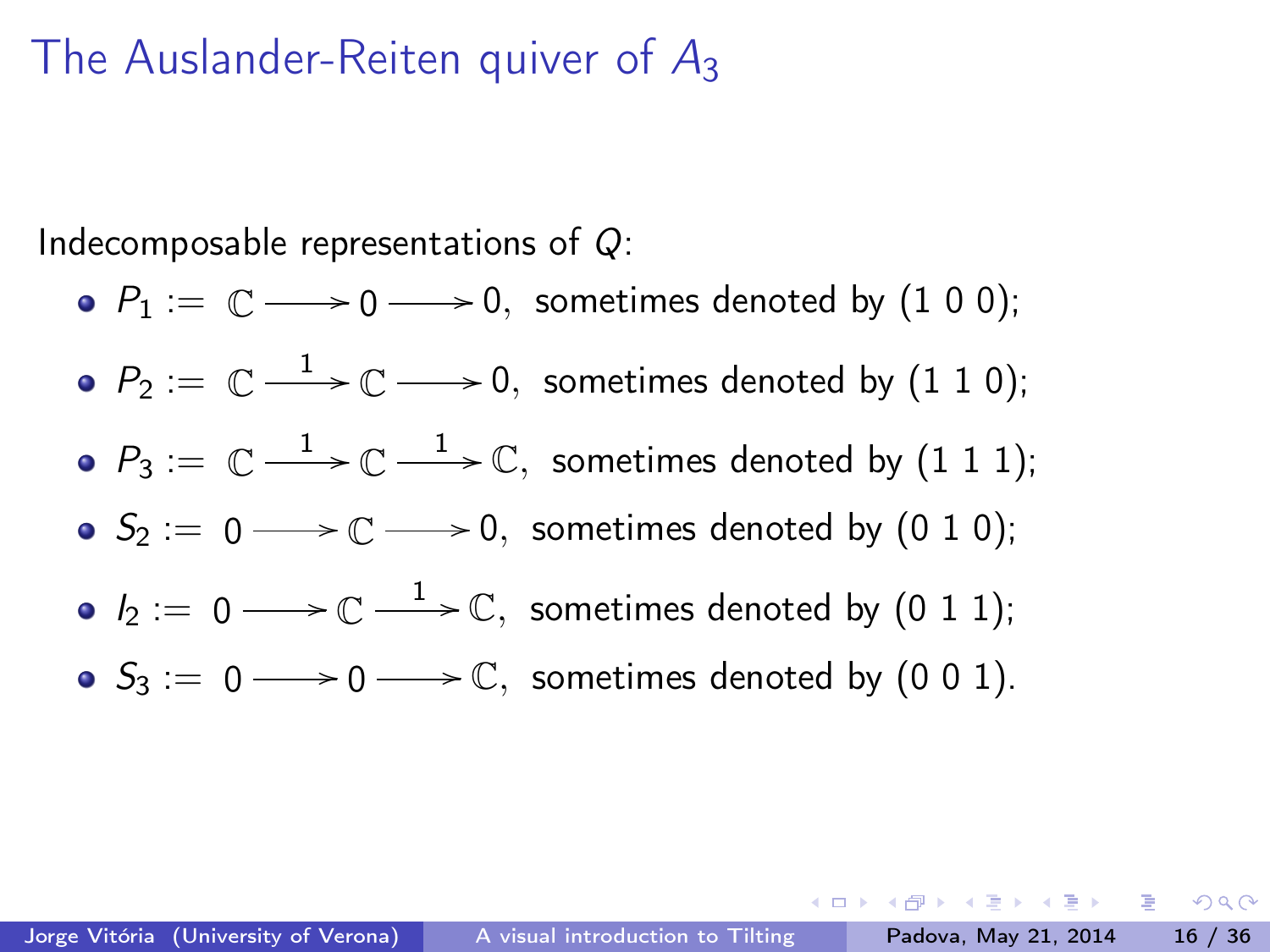# The Auslander-Reiten quiver of  $A_3$

Irreducible morphisms between representations of  $Q$ :

• An injective morphism from  $P_1 = (1\ 0\ 0)$  to  $P_2 = (1\ 1\ 0)$ , defined by:



Similar considerations give the following morphisms:

- An injective morphism from  $P_2 = (1\ 1\ 0)$  to  $P_3 = (1\ 1\ 1)$ ;
- A surjective morphism from  $P_2 = (1 1 0)$  to  $S_2 = (0 1 0)$ ;
- An injective morphism from  $S_2 = (0 1 0)$  to  $I_2 = (0 1 1)$ ;
- A surjective morphism from  $P_3 = (1\ 1\ 1)$  to  $I_2 = (0\ 1\ 1)$ ;
- A surjective morphism from  $I_2 = (0 \ 1 \ 1)$  to  $S_3 = (0 \ 0 \ 1)$ .

э.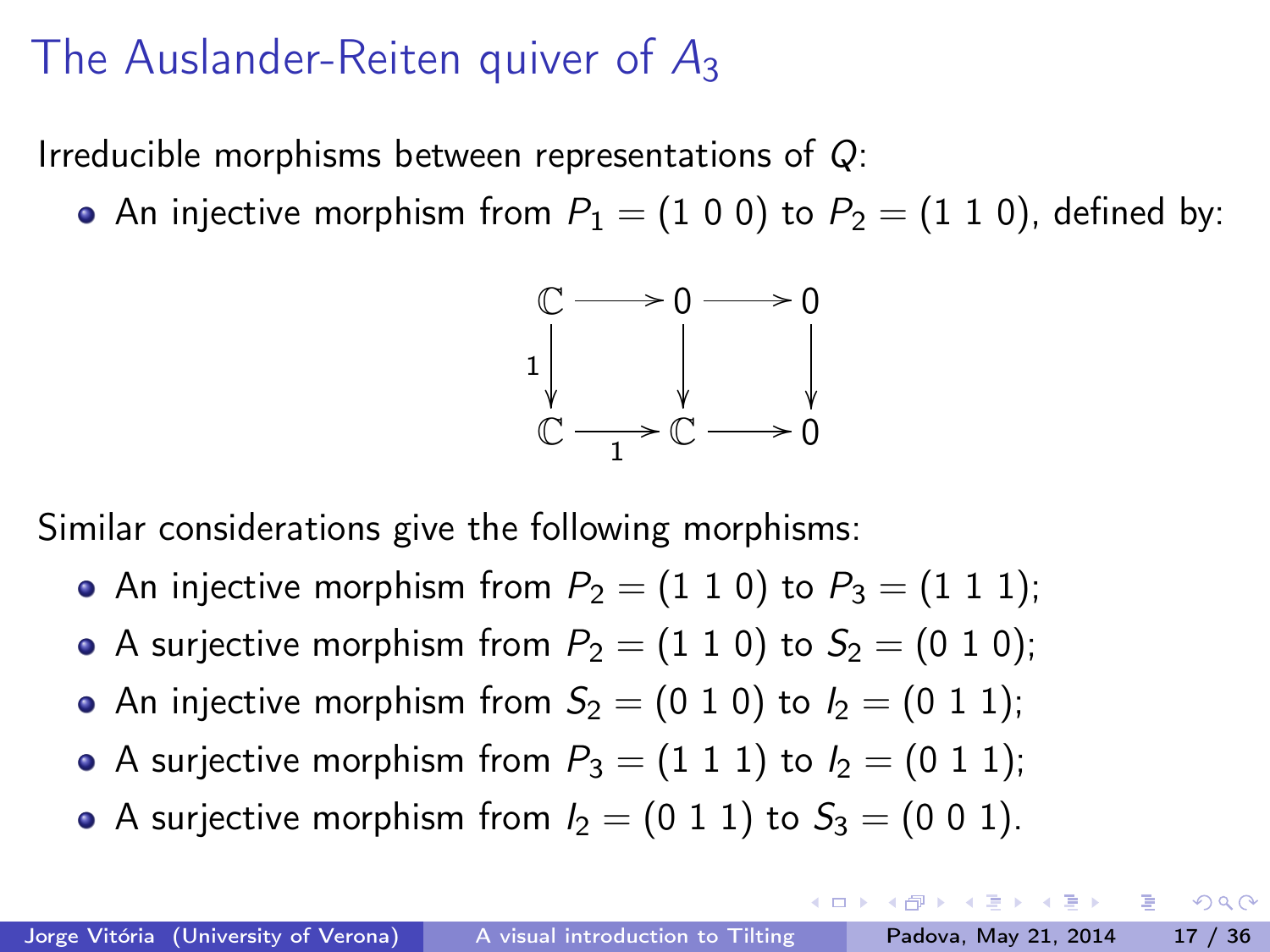## The Auslander-Reiten quiver of A<sup>3</sup>

We are now ready to build the Auslander-Reiten quiver of  $A_3$ .



- This quiver contains all the information about the category of finite dimensional representations of Q.
- The triples identifying the representations are called dimension vectors and they help us to keep in mind what the morphisms are.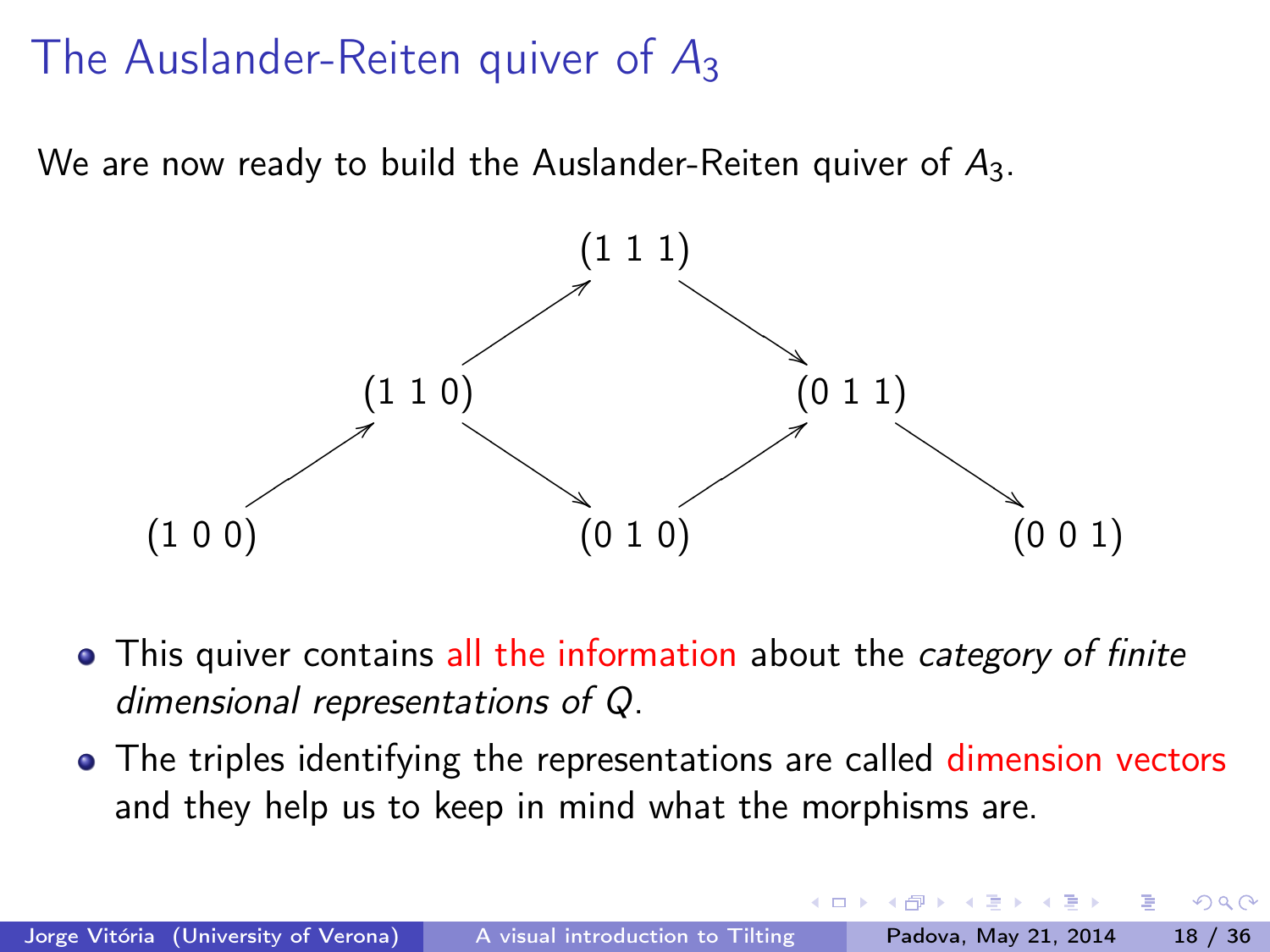- Given finite dimensional representations M and N of a quiver  $Q$ , we denote by  $Hom_{\mathcal{O}}(M,N)$  the set of morphisms of representations between M and N.
- It is clear that  $Hom_Q(M, N)$  is a C-vector space.
- If  $M = N$ , we write  $End<sub>Q</sub>(M)$  for this space.
- $End<sub>O</sub>(M)$  has an additional operation: composition, which is distributive with respect to addition and commutes with scalar multiplication - i.e.,  $End<sub>O</sub>(M)$  has a ring structure. It is called the endomorphism ring of M.

4 D F

化重氮 化重氮

 $200$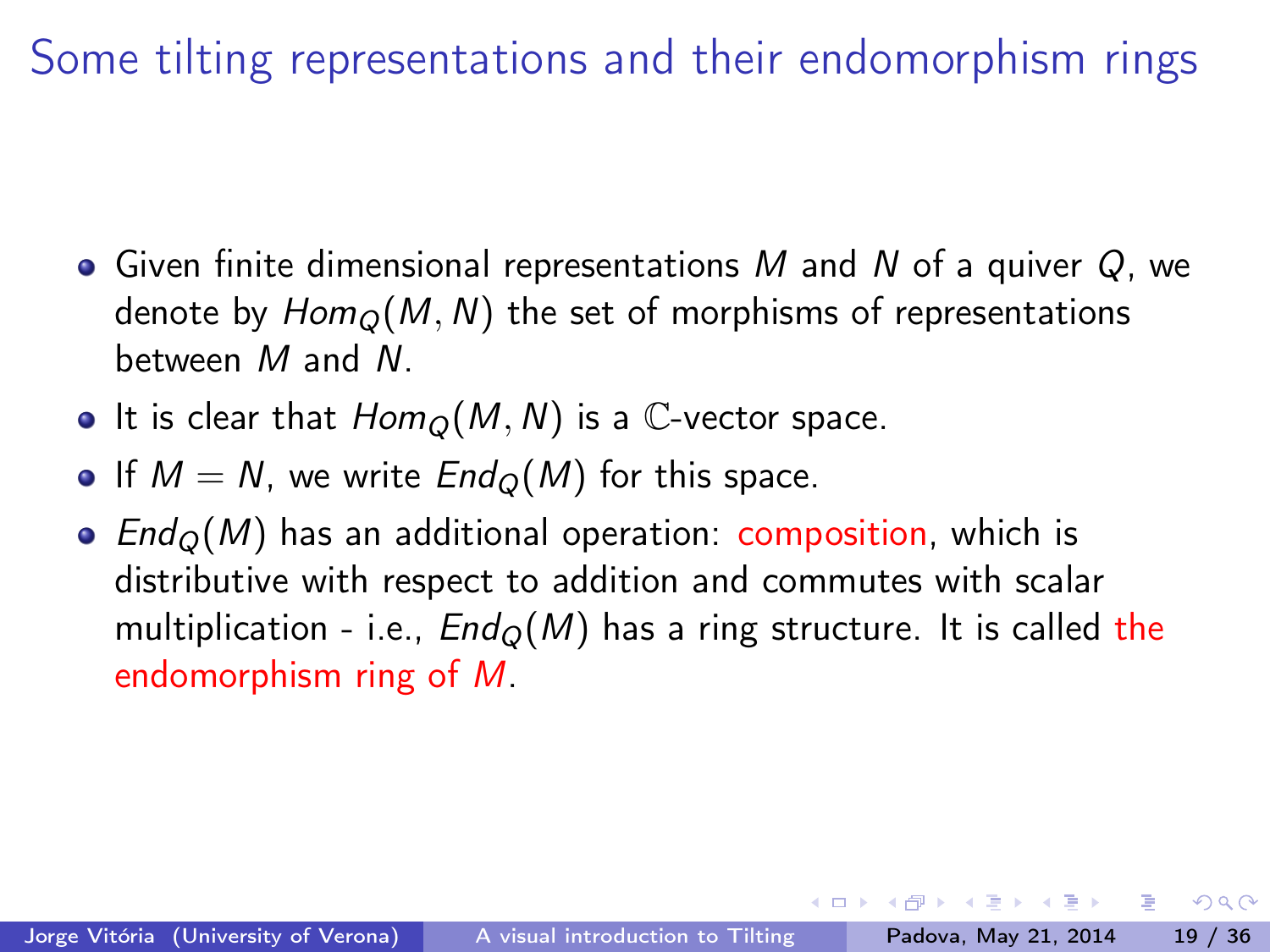#### Example (The tilting module  $T = P_2 \oplus P_3 \oplus S_2$ )

As before, let  $Q = 1 \xrightarrow{\alpha} 2 \xrightarrow{\beta} 3$ . With the help of the Auslander-Reiten quiver, we can compute endomorphism rings of representations.



Let  $T = P_2 \oplus P_3 \oplus S_2$ . To compute  $End_Q(T)$  we look at irreducible morphisms between the indecomposable summands of T.

Jorge Vitória (University of Verona) [A visual introduction to Tilting](#page-0-0) Padova, May 21, 2014 20 / 36

 $\mathcal{A} \cong \mathcal{B} \times \mathcal{A} \cong \mathcal{B}$ 

( □ ) ( <sub>○</sub> )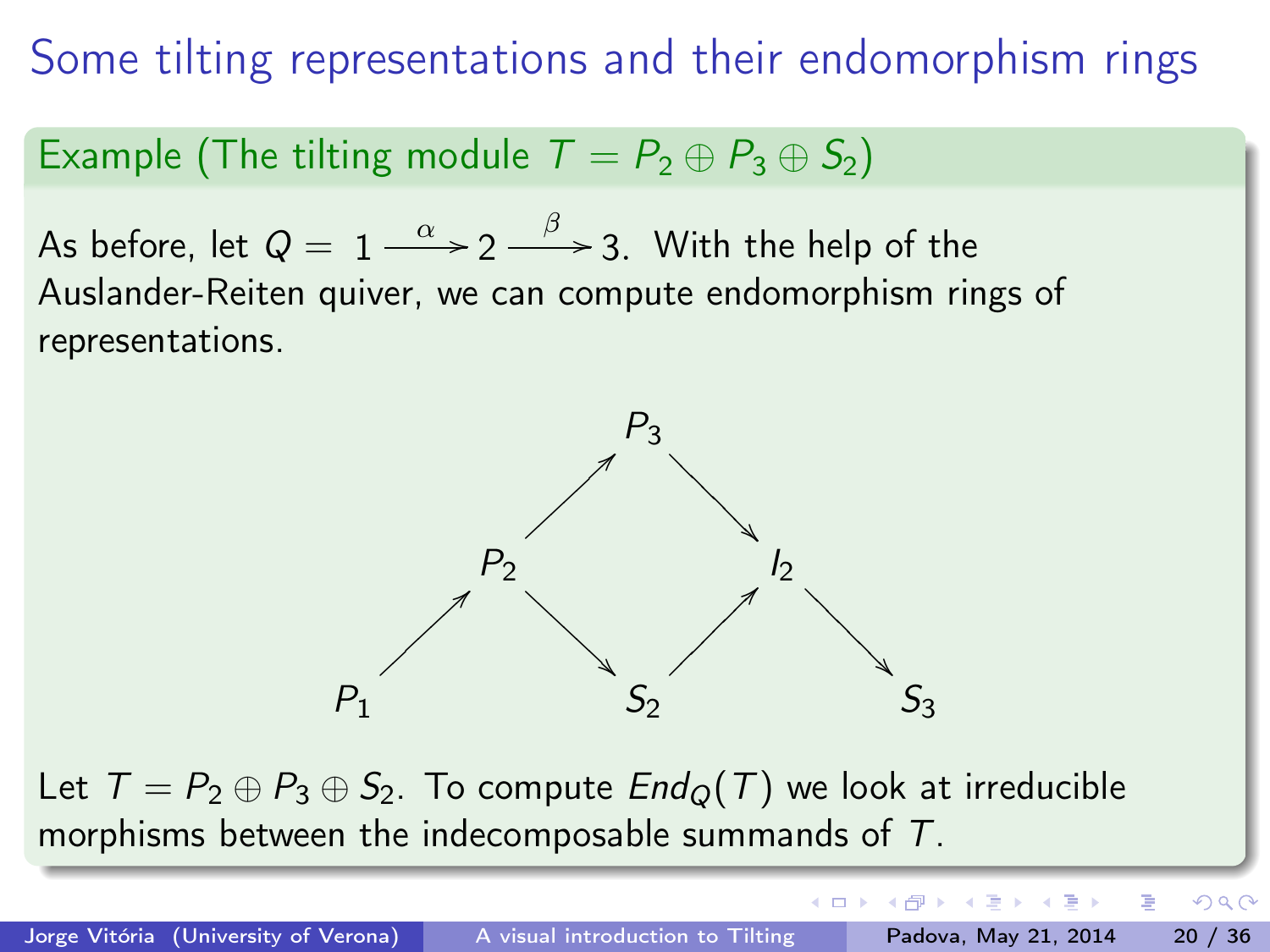Example (The tilting module  $T = P_2 \oplus P_3 \oplus S_2$ )  $T = P_2 \oplus P_3 \oplus S_2$ 



It turns out that  $End<sub>O</sub>(T) \cong \mathbb{C}$  (1  $\longleftarrow$  2  $\longrightarrow$  3), where we *identify* the vertex 2 with the representation  $P_2$  and the vertices 1 and 3 with the representations  $P_3$  and  $S_2$ .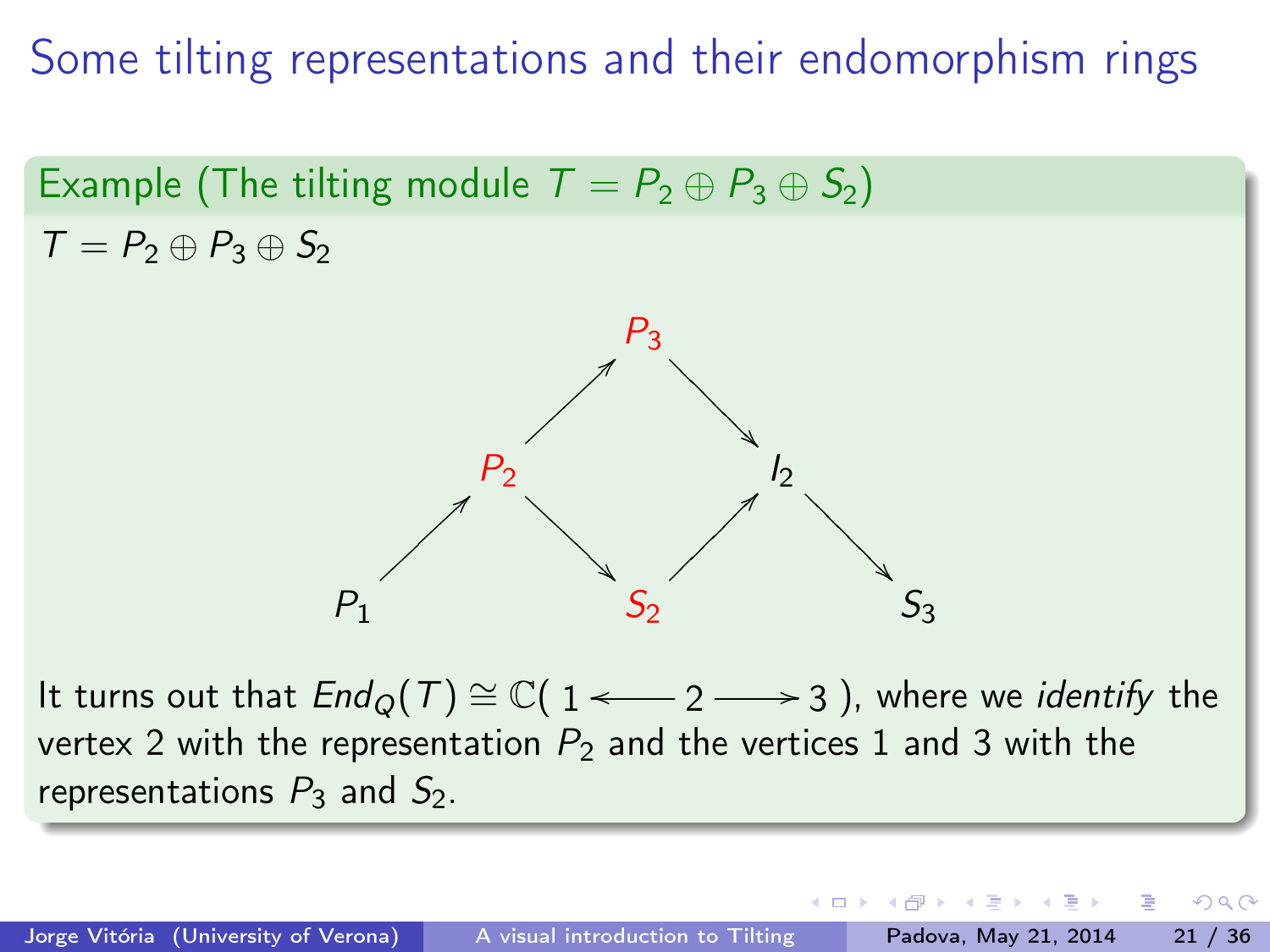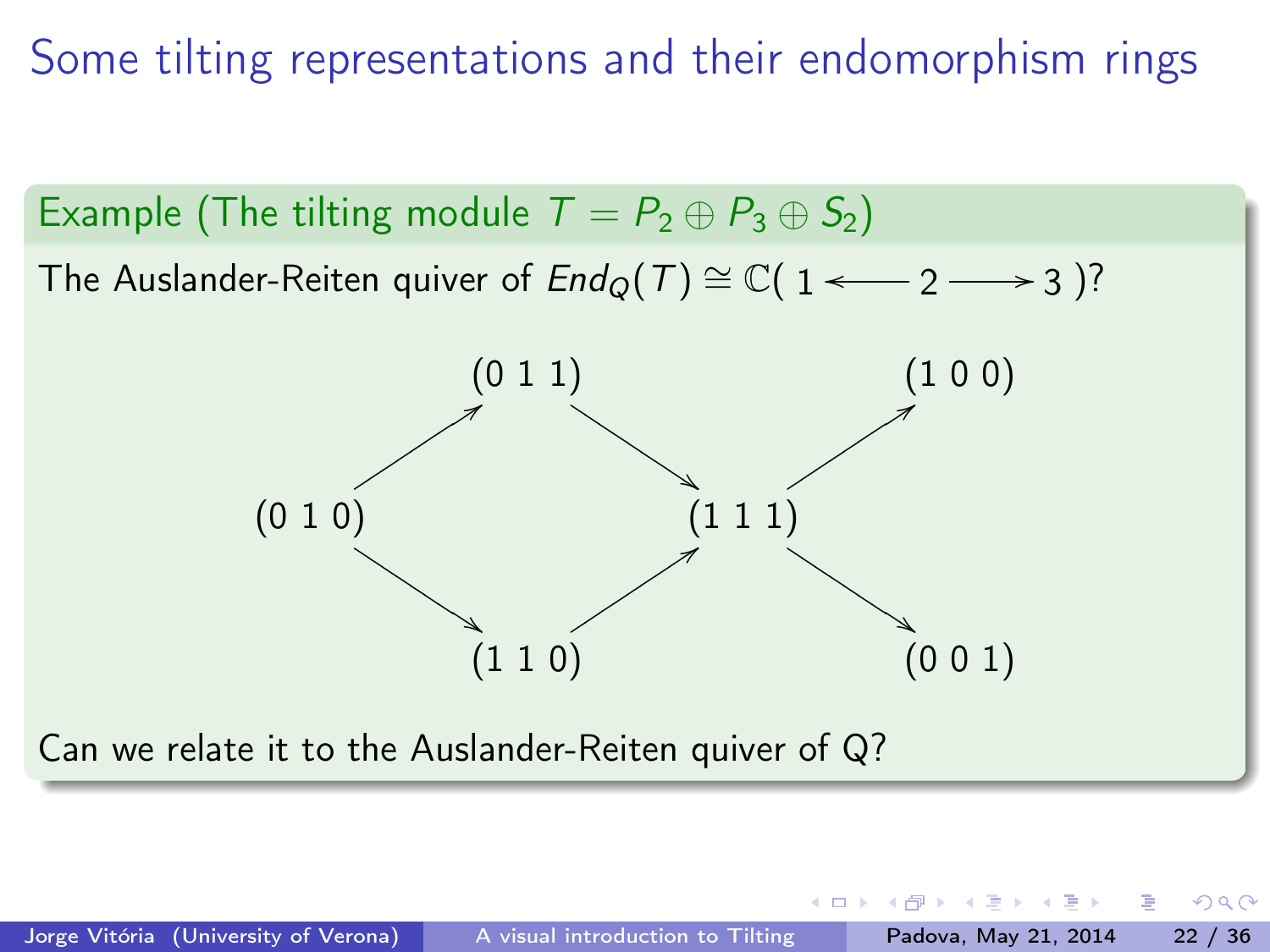Example (The tilting module  $V = I_2 \oplus P_3 \oplus S_2$ )  $V = I_2 \oplus P_3 \oplus S_2$ 



It turns out that  $\mathit{End}_Q(V)\cong \mathbb{C}(\ 1\longrightarrow 2\ \leftarrow 3$  ), where we *identify* the vertex 2 with the representation  $I_2$  and the vertices 1 and 3 with the representations  $P_3$  and  $S_2$ .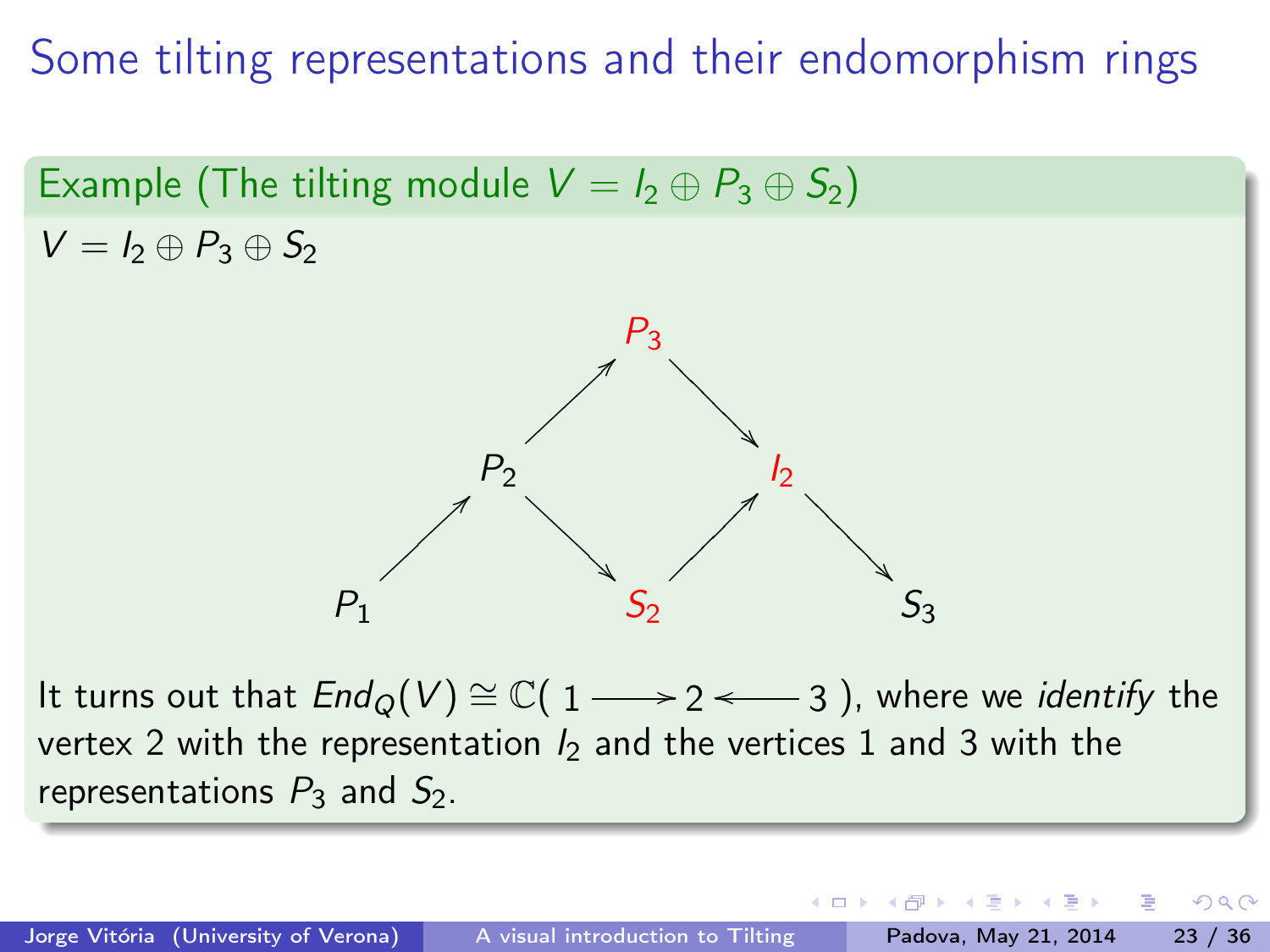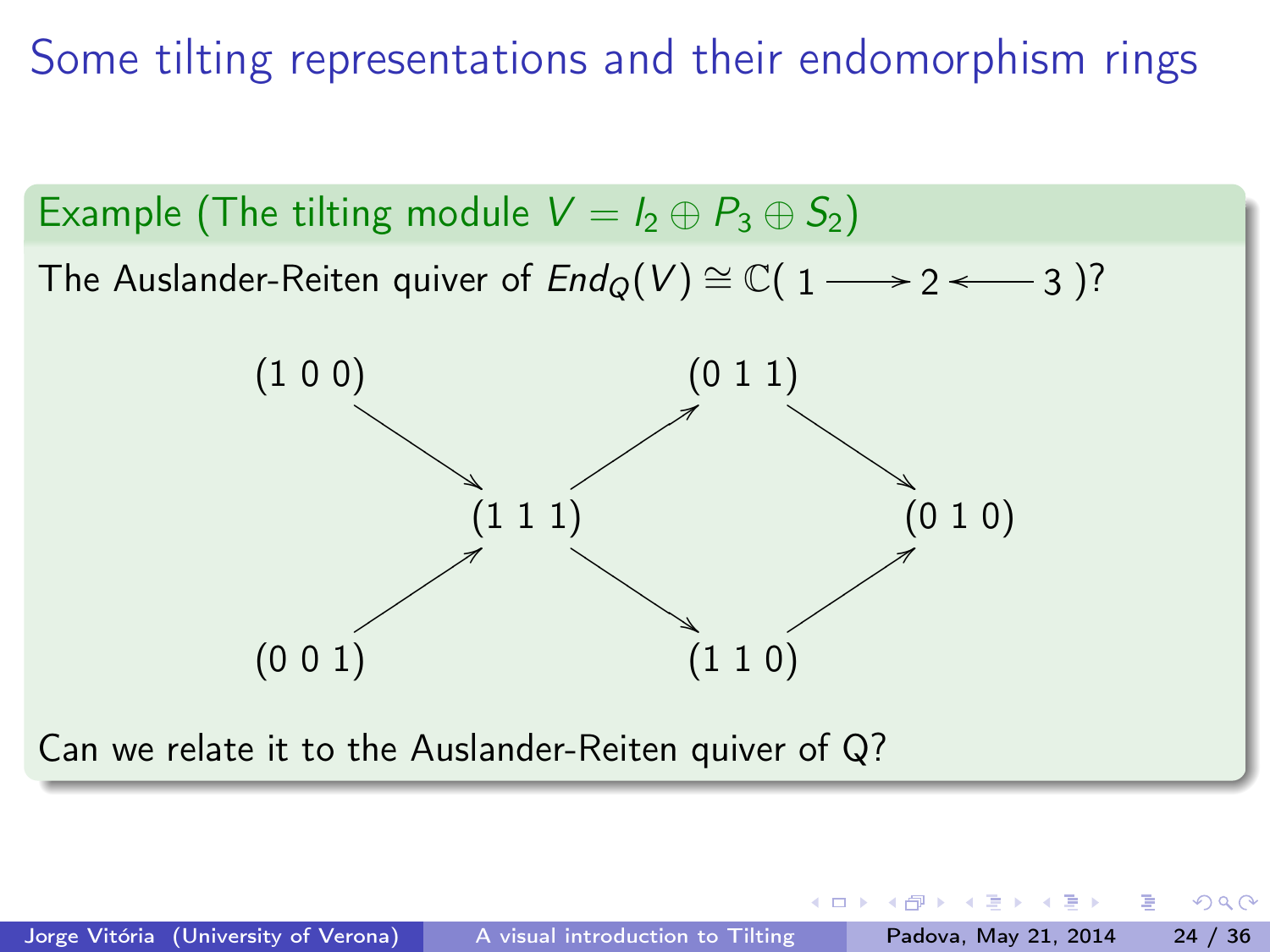- The two representations  $T$  and  $V$  considered in the above examples are tilting representations.
- $\bullet$  A tilting representation M has good properties that allow to *compare* representations of Q and representations of  $End<sub>O</sub>(M)$ .
- More precisely, it allows to compare the derived categories of representations of  $Q$  and  $\mathit{End}_Q(M)$  - denoted by  $\mathcal{D}^b(Q)$  and  $\mathcal{D}^{b}(\mathit{End}_{Q}(M))$ , respectively.
- The Auslander-Reiten quiver of the derived category of a quiver Q can be drawn by repetition of the Auslander-Reiten quiver of Q.

化重氮 化重氮

4 D F

 $200$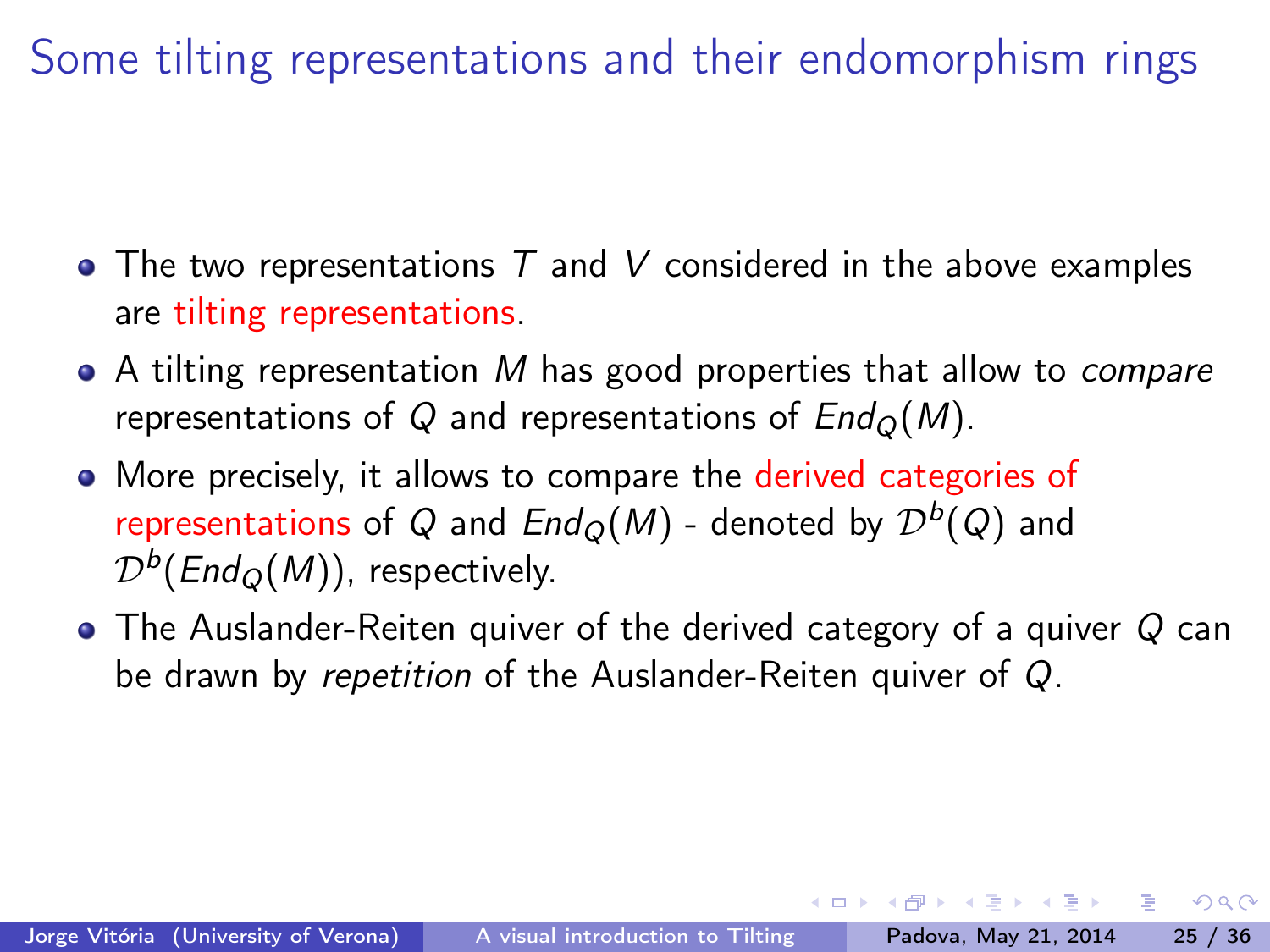

Auslander-Reiten quiver of <sup>Q</sup> in position 1

Auslander-Reiten quiver of <sup>Q</sup> in position 2

 $\leftarrow$   $\Box$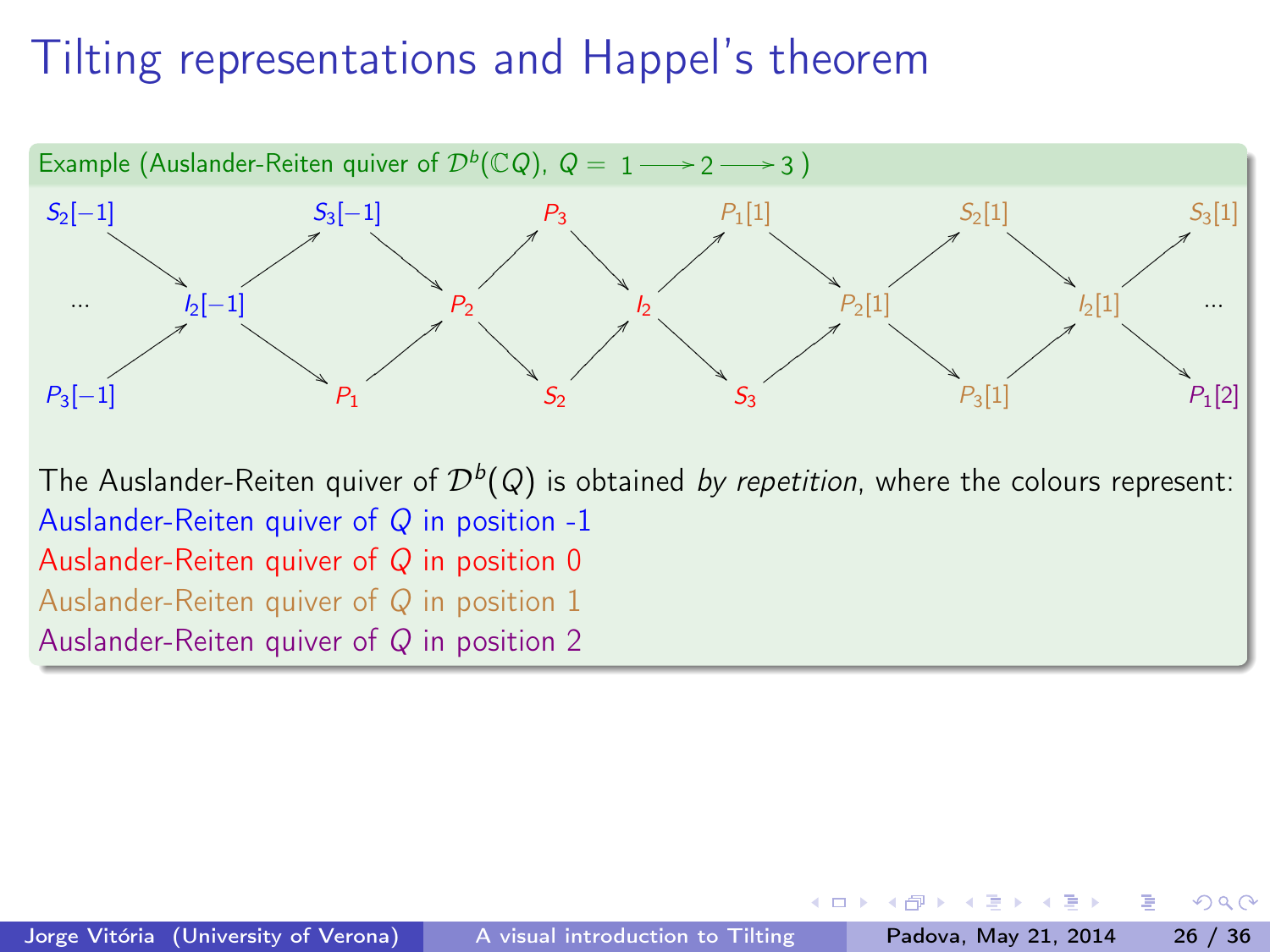

4 0 8

÷  $\rightarrow$   $\rightarrow$   $\rightarrow$   $QQ$ 

э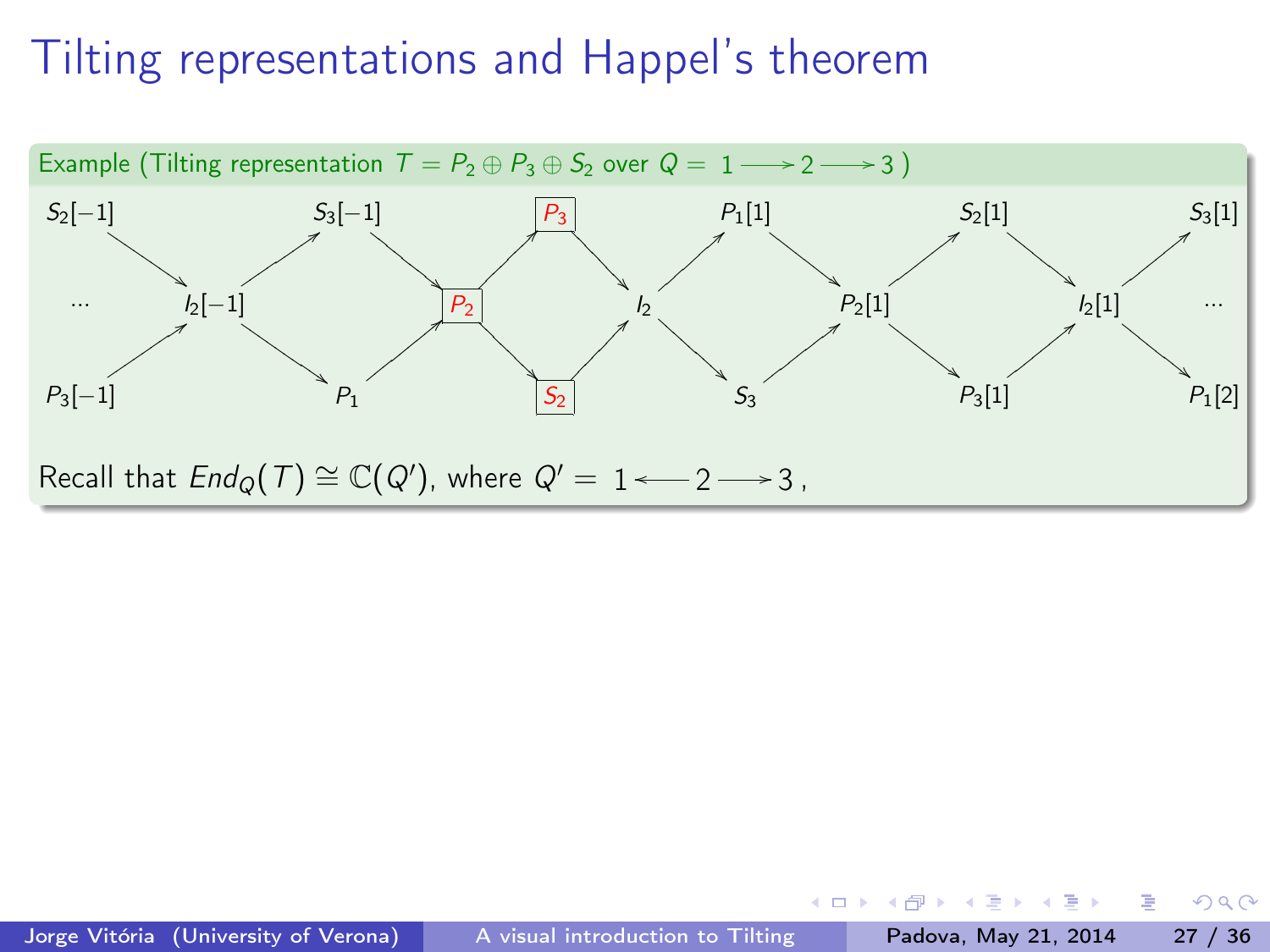

4 D F

 $\sim$  $\rightarrow$   $\equiv$   $\rightarrow$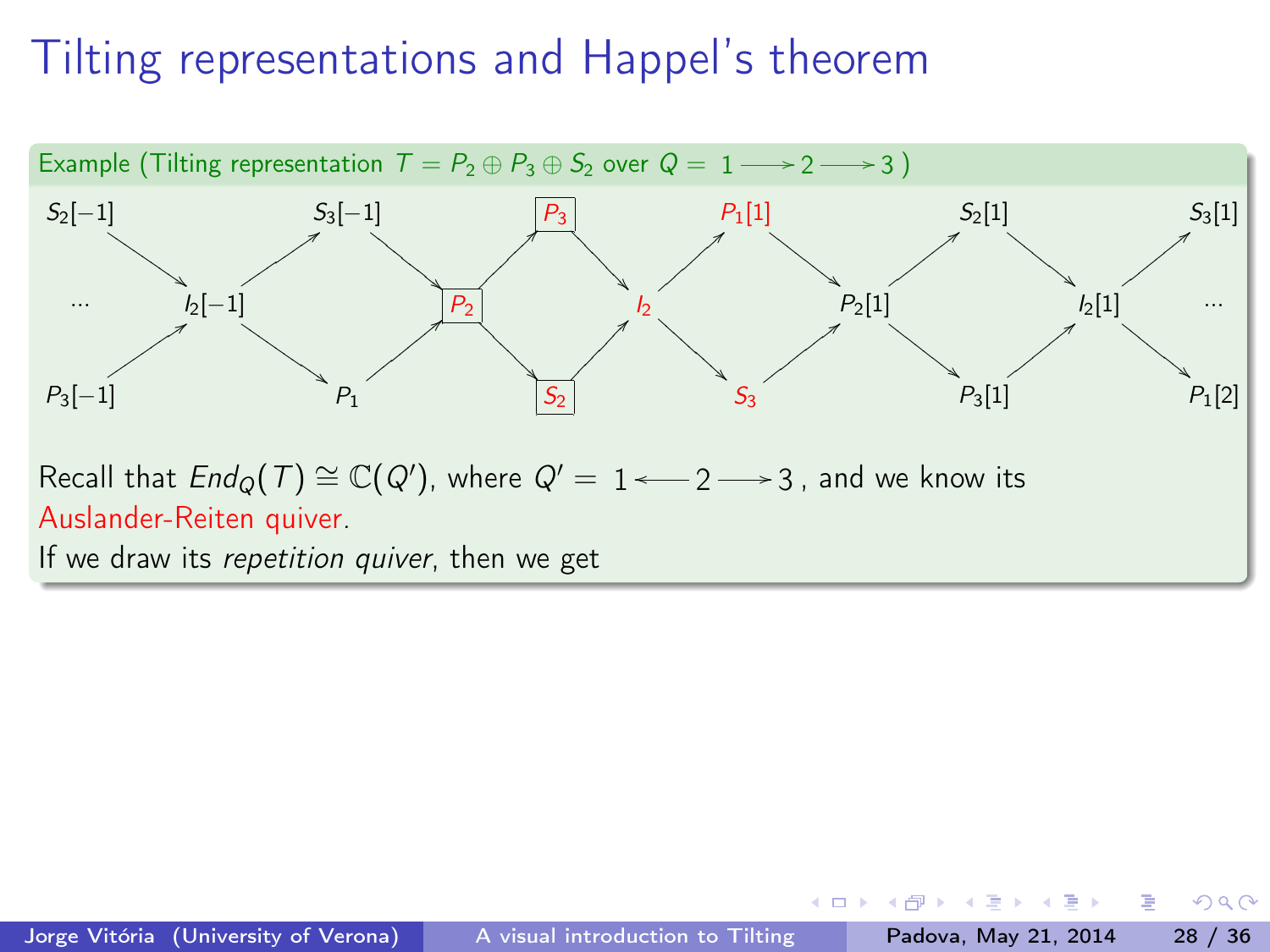

If we draw its repetition quiver, then we get the same quiver!, i.e., the derived categories  $D^{b}(Q)$  and  $D^{b}(Q')$  are equivalent.

 $\leftarrow$   $\Box$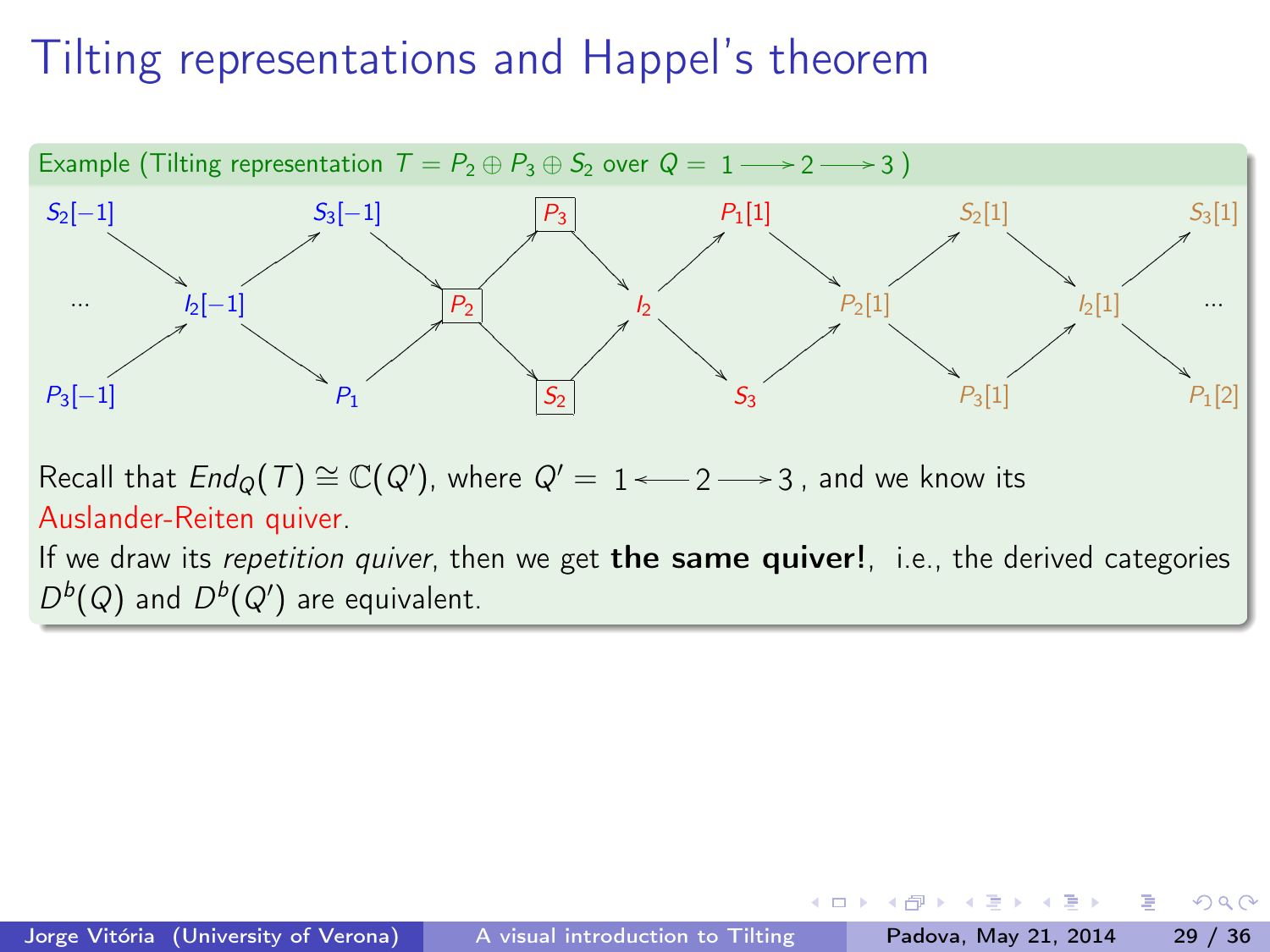

4 0 8

 $QQ$ 

э

医下环医下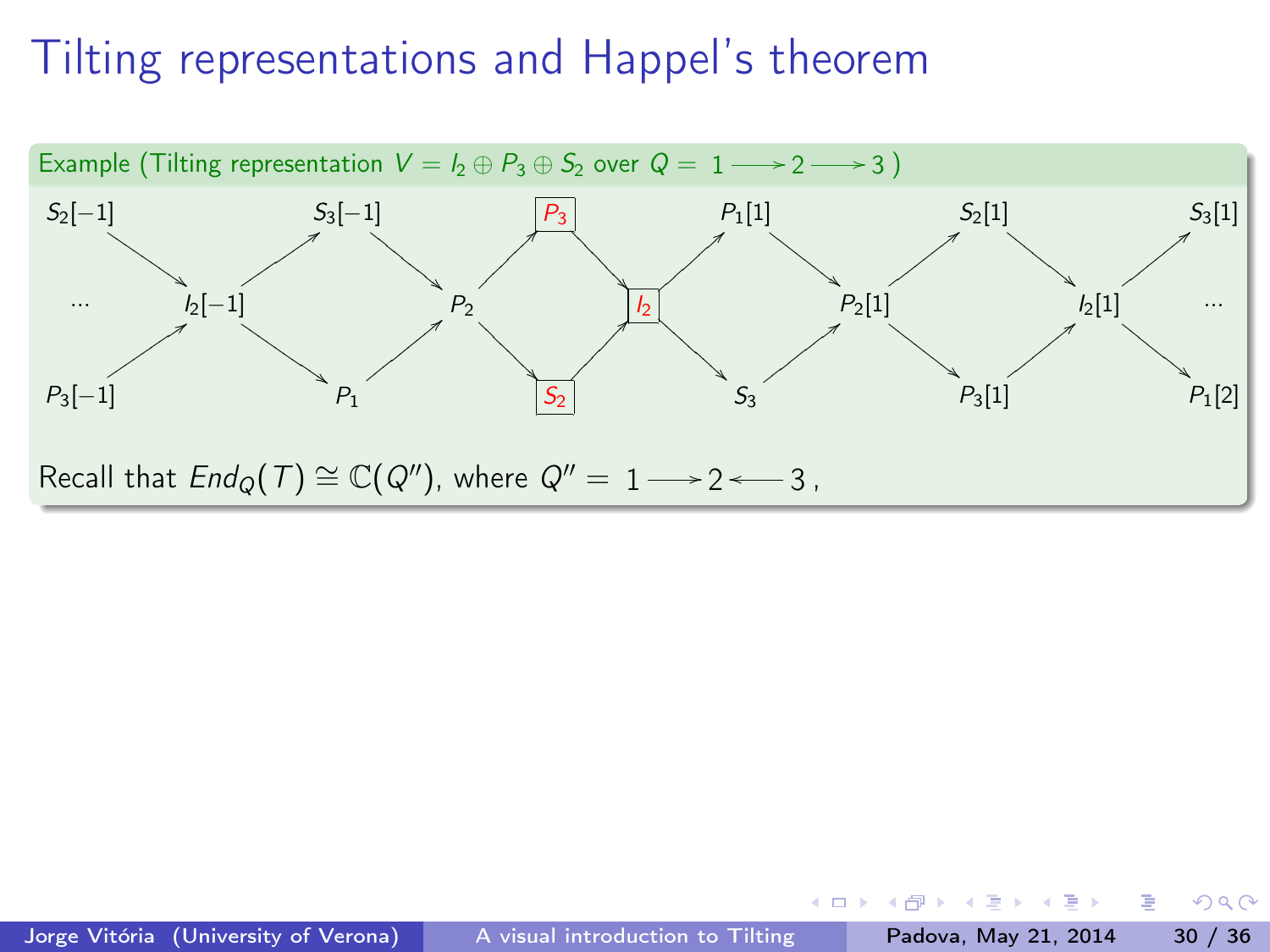

 $\leftarrow$   $\Box$ 

 $\sim$  $\rightarrow$   $\equiv$   $\rightarrow$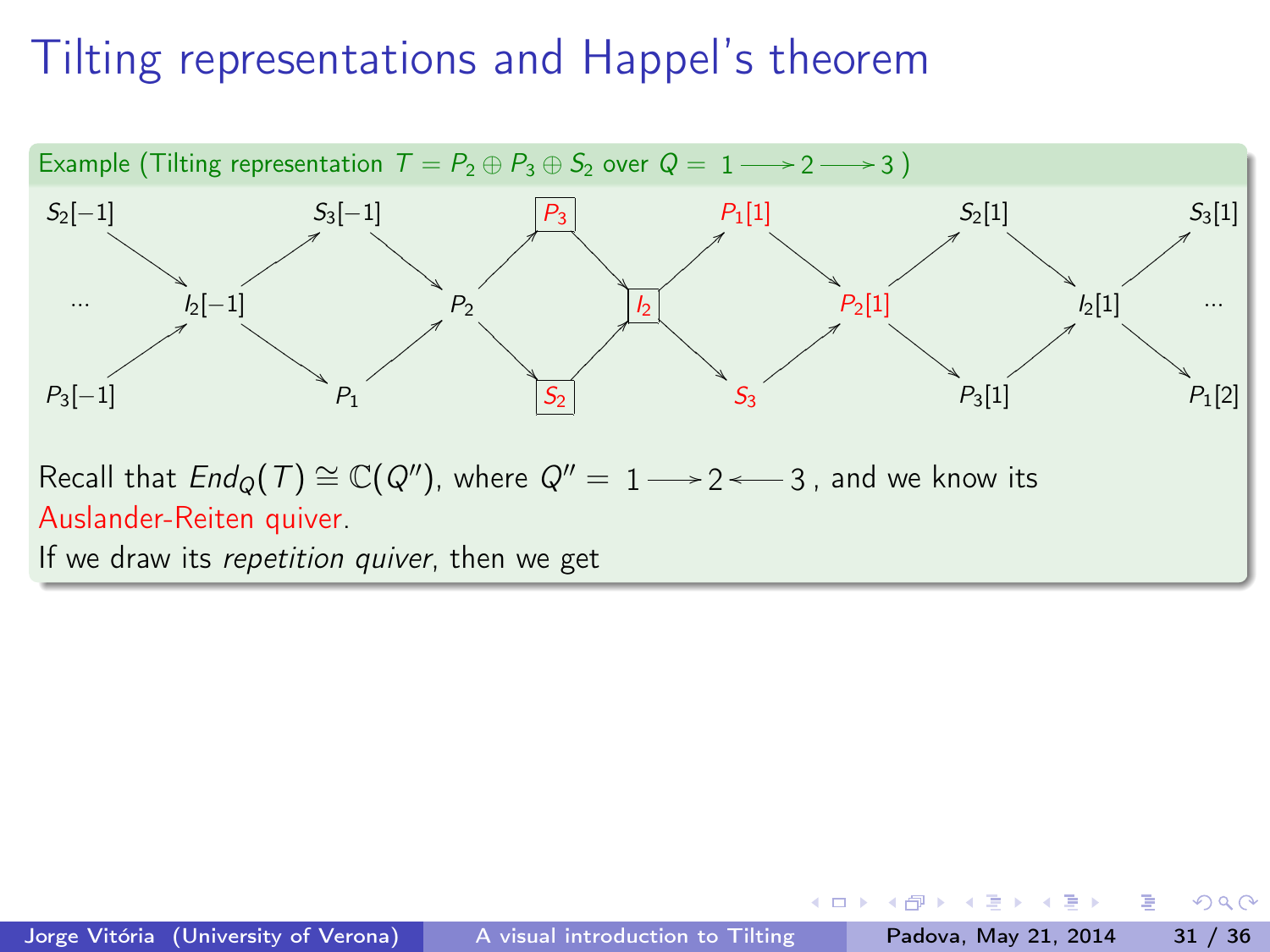

If we draw its repetition quiver, then we get the same quiver!, i.e., the derived categories  $D^{b}(Q)$  and  $D^{b}(Q'')$  are equivalent.

 $\leftarrow$   $\Box$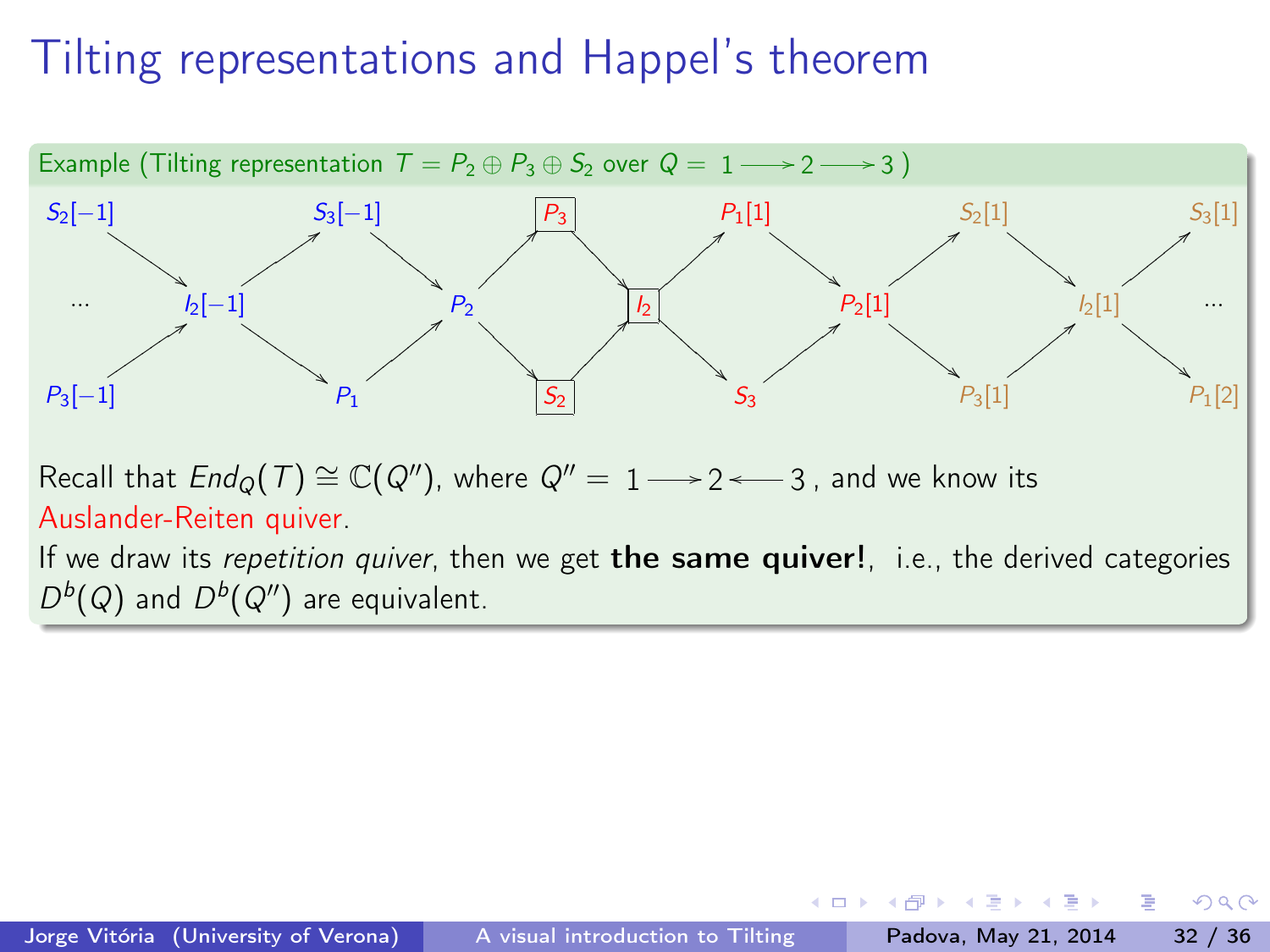### Definition (Tilting representation of a quiver)

A finite dimensional representation T of a quiver Q is said to be tilting if

- $\bullet \; Ext^1_Q(\mathcal{T},\mathcal{T}) = 0$ , i.e., every short exact sequence of representations of the form  $0 \to T \to M \to T \to 0$  splits.
- **2** The number of indecomposable summands of T equals the number of vertices in Q.

#### Theorem (Happel, 1989)

Let T be a tilting representation of a quiver Q. Then  $D^b(Q)$  is equivalent to  $D^b(\text{End}_Q(T))$ .

Note that  $End_Q(T)$  is not always of the form  $\mathbb{C} Q'$  for some quiver  $Q'$ .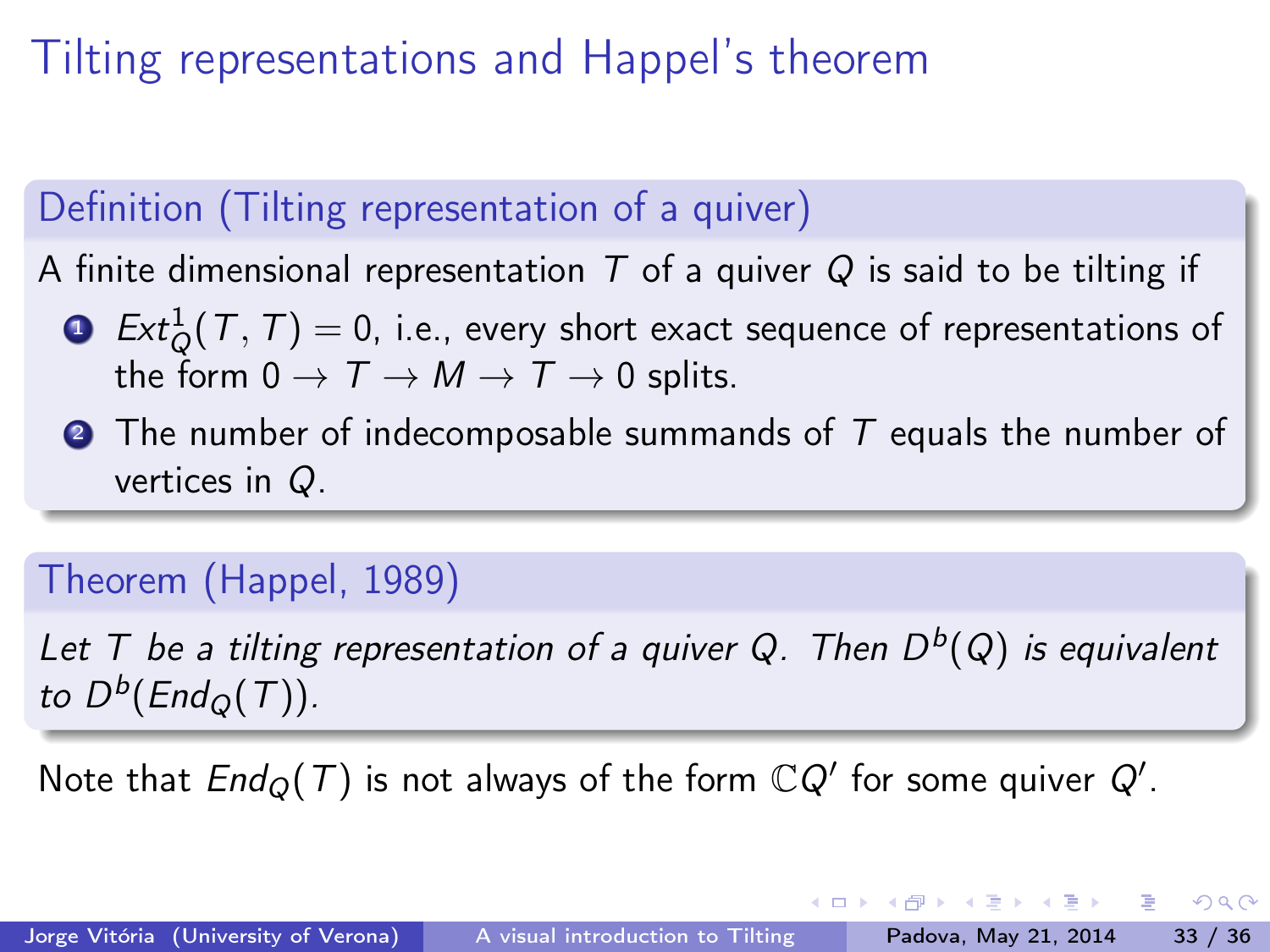Example (The tilting representation  $W = P_1 \oplus P_3 \oplus S_3$ )  $W = P_1 \oplus P_3 \oplus S_3$  over  $Q = 1 \longrightarrow 2 \longrightarrow 3$ 



To understand  $End_{\mathcal{O}}(T)$ , identify  $P_1$ ,  $P_3$  and  $S_3$  with the vertices of a quiver but remember that the composition  $P_1 \rightarrow P_3 \rightarrow S_3$  is a morphism between the representations  $P_1 = (1 0 0)$  and  $S_3 = (0 0 1)$ ,

 $\leftarrow$   $\Box$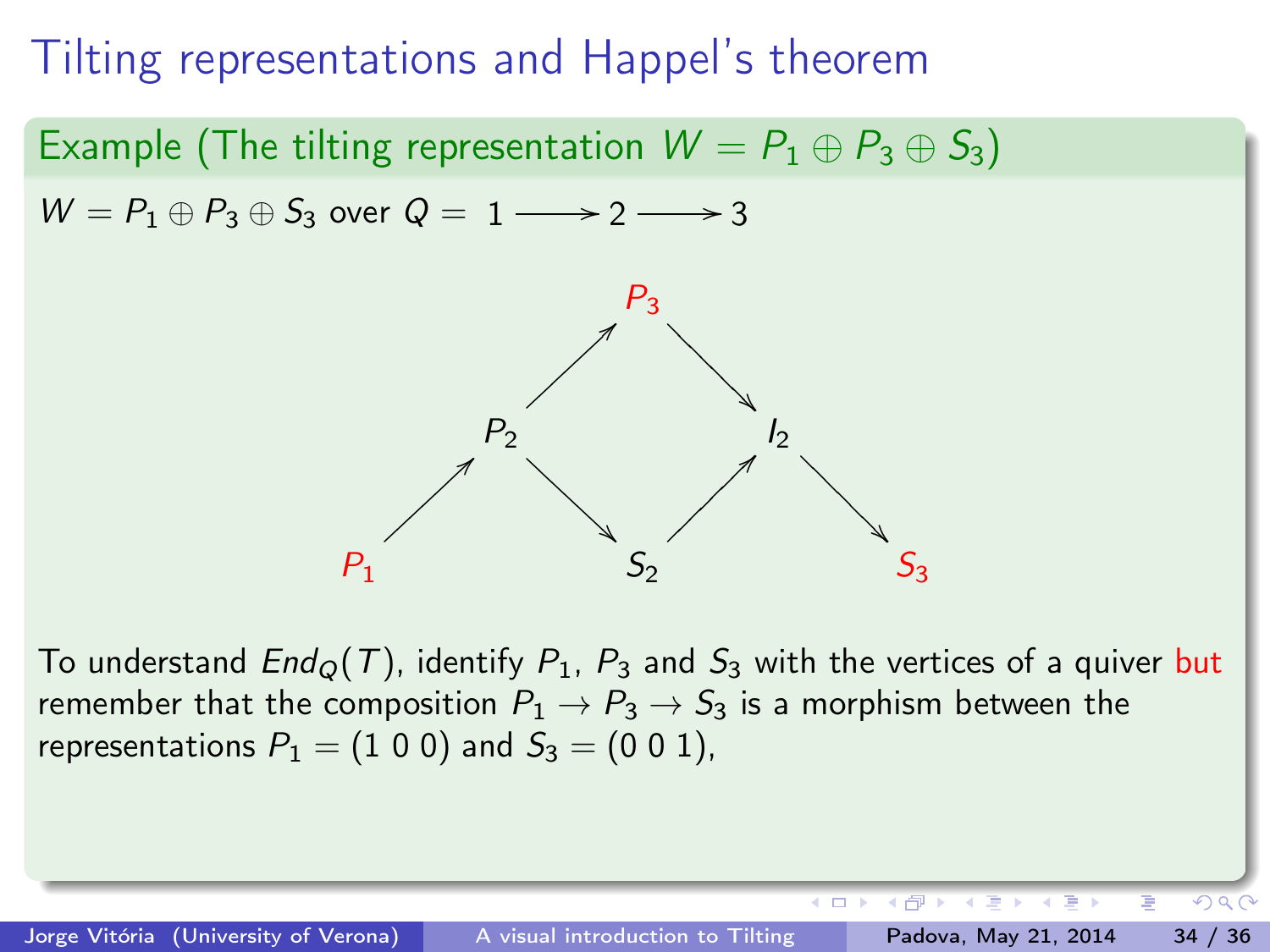Example (The tilting representation  $W = P_1 \oplus P_3 \oplus S_3$ )

 $W = P_1 \oplus P_3 \oplus S_3$  over  $Q = 1 \longrightarrow 2 \longrightarrow 3$ 



To understand  $End_{\mathcal{O}}(T)$ , identify  $P_1$ ,  $P_3$  and  $S_3$  with the vertices of a quiver but remember that the composition  $P_1 \rightarrow P_3 \rightarrow S_3$  is a morphism between the representations  $P_1 = (1 0 0)$  and  $S_3 = (0 0 1)$ , i.e., it is the zero morphism. Thus,

$$
End_Q(W) \cong \mathbb{C} \big( 1 \xrightarrow{\alpha} 2 \xrightarrow{\beta} 3 \big) / \langle \beta \alpha \rangle,
$$
  
where  $\langle \beta \alpha \rangle$  is the ideal generated by the path  $\beta \alpha$ .

 $\leftarrow$   $\Box$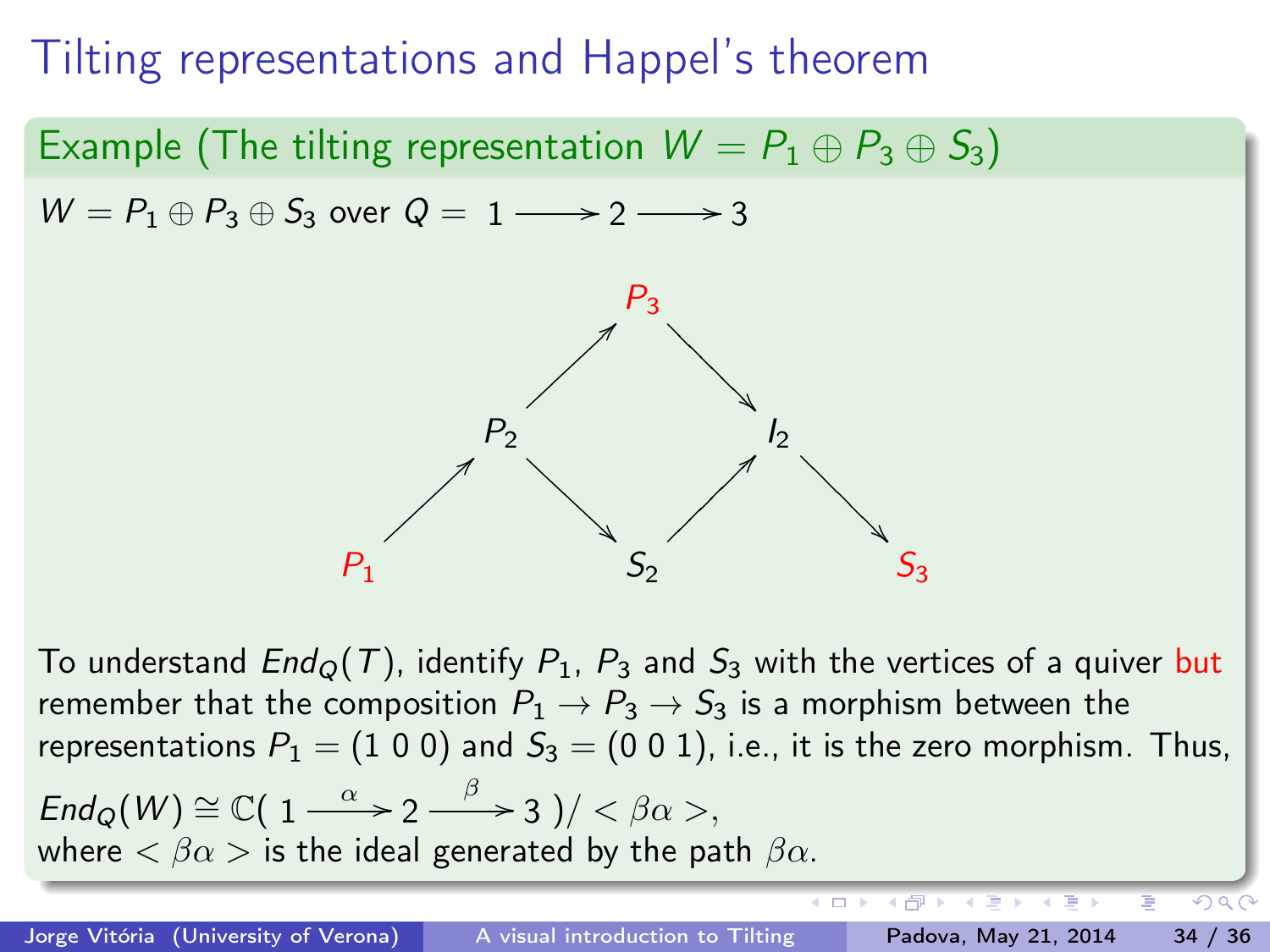Example (The tilting representation  $W = P_1 \oplus P_3 \oplus S_3$ ) Still, Happel's theorem applies, and  $D^b(Q) \cong D^b(\mathit{End}_Q(W))$ , with

End ${}_{Q}(W)\cong \mathbb{C}(\ 1\stackrel{\alpha}{\longrightarrow} 2\stackrel{\beta}{\longrightarrow} 3\ )/<\beta\alpha> .$ 

Representations of  $\mathit{End}_Q(W)$  are representations  $((\mathit{M}_i)_{i\in Q_0},(f_\gamma)_{\gamma\in Q_1})$  of  $Q$ satisfying the relation  $f_\beta f_\alpha = 0$ .

おうすぎ おすぎ おし 違い